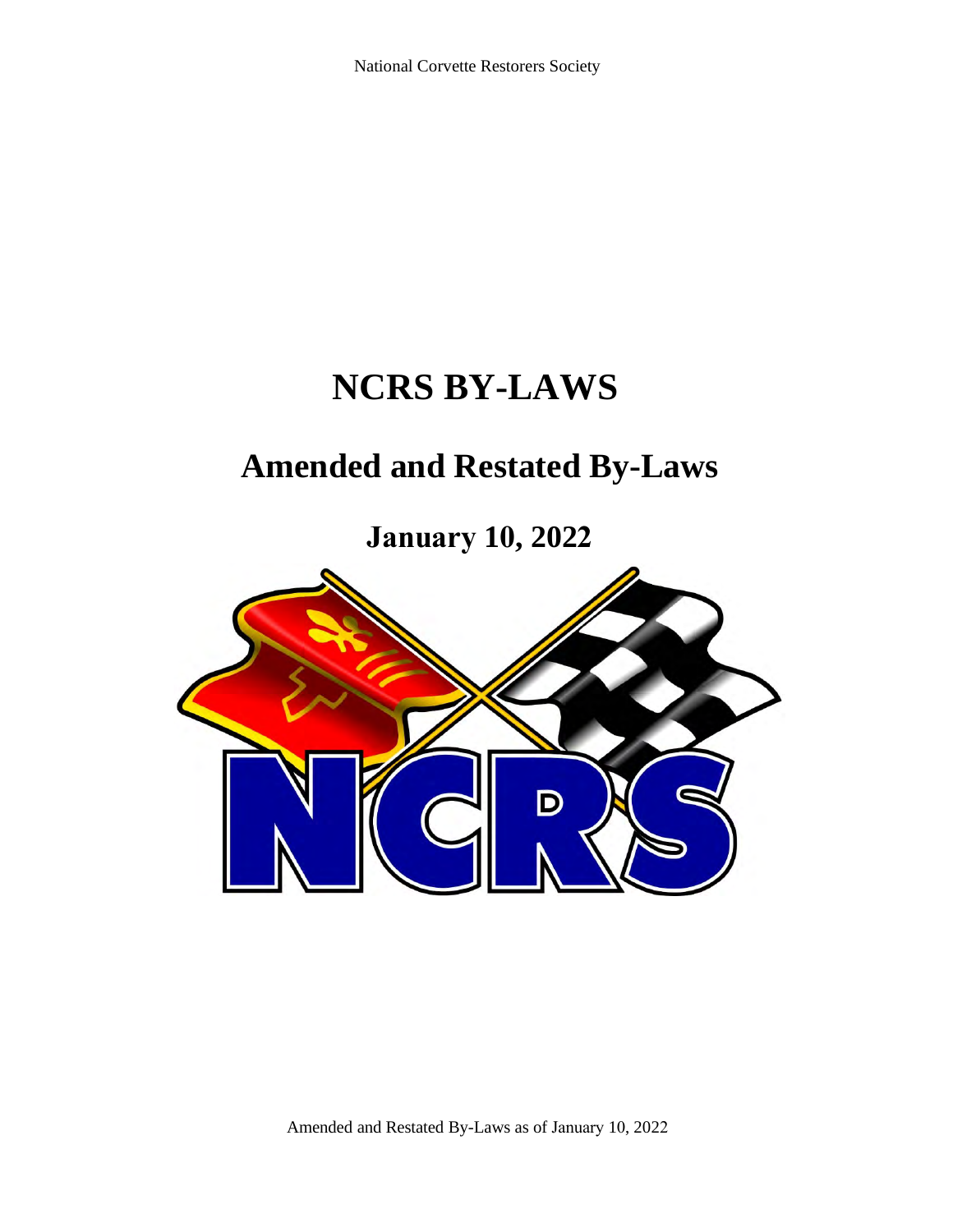| <b>January 10, 2022</b>                                      |  |
|--------------------------------------------------------------|--|
| <b>TABLE OF CONTENTS</b>                                     |  |
|                                                              |  |
|                                                              |  |
|                                                              |  |
|                                                              |  |
| ARTICLE V - OFFICERS, MANAGERS, COORDINATORS AND EDITORS 5   |  |
|                                                              |  |
|                                                              |  |
|                                                              |  |
|                                                              |  |
|                                                              |  |
| ARTICLE XI - ALL MEETINGS - GENERAL INFORMATION AND RULES  9 |  |
|                                                              |  |
|                                                              |  |
|                                                              |  |
|                                                              |  |
| ARTICLE XVI - CHAPTERS - PROBATION AND TERMINATION11         |  |
|                                                              |  |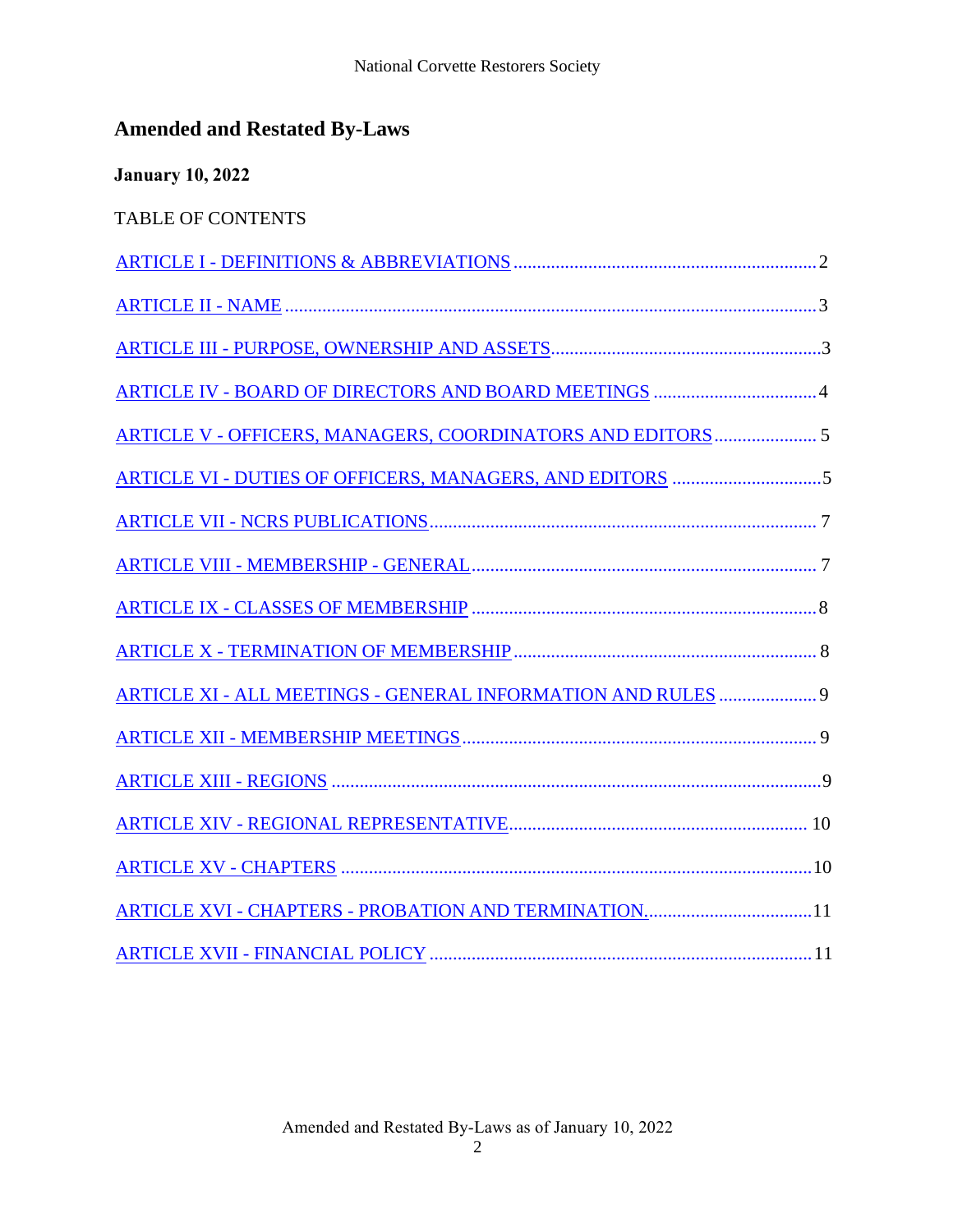| ARTICLE XVIII - RECORDS, BOOKS, AND NCRS LIBRARY/ARCHIVES  12 |  |
|---------------------------------------------------------------|--|
|                                                               |  |
|                                                               |  |
|                                                               |  |
|                                                               |  |
|                                                               |  |
|                                                               |  |

# AMENDED AND RESTATED BY-LAWS

N.C.R.S., INC. the

# <span id="page-2-0"></span>NATIONAL CORVETTE RESTORERS SOCIETY

# ARTICLE I - DEFINITIONS & ABBREVIATIONS

1.1 In these By-laws, the following definitions are used:

(a) "National Convention" means (i) the annual largest Board-sponsored show (with associated programs and events), (ii) and Annual Membership Meeting.

(b) "Convention Chairman" and "Convention Committee" mean, respectively, the person or related group approved by the Board who plan and supervise the conduct of the National Convention in each year.

(c) "Member" means each Person who is a member of the Club as provided by Articles VIII, IX and X.

(d) "Person" means an individual, business, firm or other form of business entity of any nature whatsoever.

(e) "Emblem" means the words, letters, and graphical representations adopted by the Board, from time to time, to serve as the identifying trademark or trademarks of the Club.

(f) "Board Members" means the Members who are elected by the Regions, as provided in Article XIV each of whom shall serve for a term of three (3) years unless earlier removed and until his/her successor is duly elected.

(g) "Region" means the nine geographical divisions of the Club as provided in Article XIII.

(h) "Chapter" means each Chapter of NCRS established and operating in accordance with the provisions of Article XV.

(i) "IRS Section" means a section of the Internal Revenue Code of 1986, as it currently exists and any corresponding provisions of any statute subsequently enacted in place thereof and the applicable Treasury Regulations promulgated there under.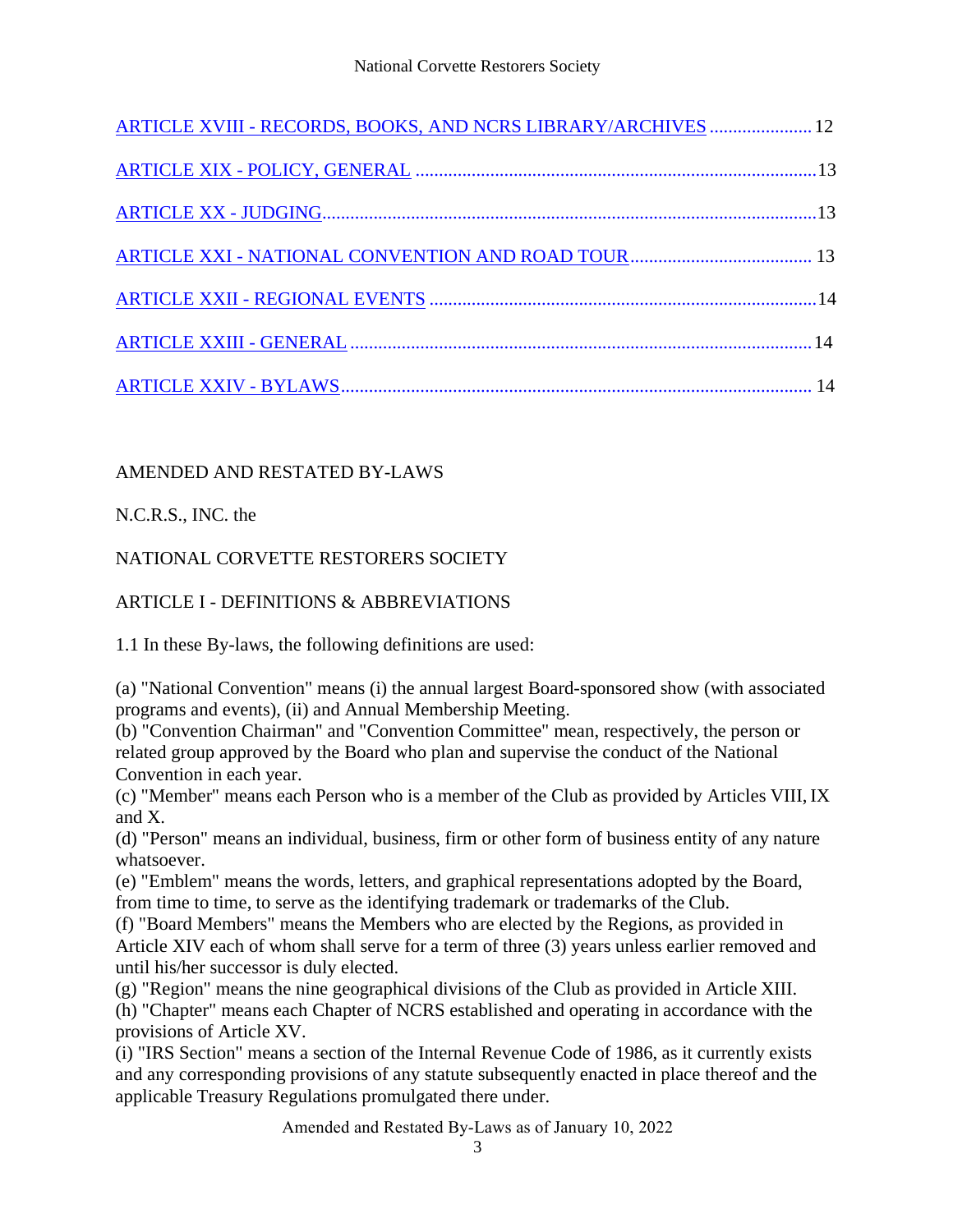(j) "Chapter Manual" means the NCRS Chapter Guidelines and Operations Manual as it currently exists and as it may be modified and amended in the future by the Board, from time to time.

(k) "NCRS Library" means the technical reference library which is a repository for all technical data (books, blueprints, photographs, slides, technical bulletins and items of a similar nature) pertaining to the history of the Chevrolet Corvette automobile.

(l) "Driveline" means The Driveline Newsletter published by the Club as provided in Article VI and VII.

(m) "NCRS PAP" means NCRS Policies, Accounting and Procedures Manual, as currently established and all amendments, modifications and additions as adopted by the Board, from time to time, as provided in Article XVIII.

(n) "TCR" means The Corvette Restorer published by the Club as provided in Article VI and VII.

(o) "Judging Guide" means each model year NCRS Technical Information Manual and Judging Guide as established, from time to time, and all modifications, amendments and additions as provided in Article XX.

(p) "NCRS Items" means promotional items such as decals, license plate frames, car badges, books, and other items authorized for sale by the Board to Members.

(q) "National Office" means the Financial Office currently situated in Penn Valley, California. The National Office shall be the depository for all records of the Club, its publications and judging. There shall be stored at the National Office, subject to periodic culling and destruction as established, from time to time, by the Board, all records generated by all Officers, Managers, Employees, Regional Representatives, and Committees in connection with the activity of the Club. All records are the sole and exclusive property of NCRS, and no person may duplicate or retain copies of any records in any medium whatsoever except in accordance with procedures established by NCRS.

1.2 In these By-laws, the following abbreviations are used:

(a) "NCRS" and "Club" mean "National Corvette Restorers Society".

(b) "Board" means the Board of Directors of the Club.

(c) "VP" means the Vice-President.

(d) "Treasurer" means the Financial Officer.

(e) "Manager" means any person who holds any of the managerial positions described in paragraph 5.1.

1.3 In numbering these By-laws, for example, Section 3 of Article XVI can read "paragraph 16.3".

1.4 All masculine designations such as "he", "his", "him", and "chairman" shall also include female equivalents. All singular designations shall include the plural and vice versa.

1.5 Regional Director and/or Regional Representative shall have the same meaning and be used interchangeably.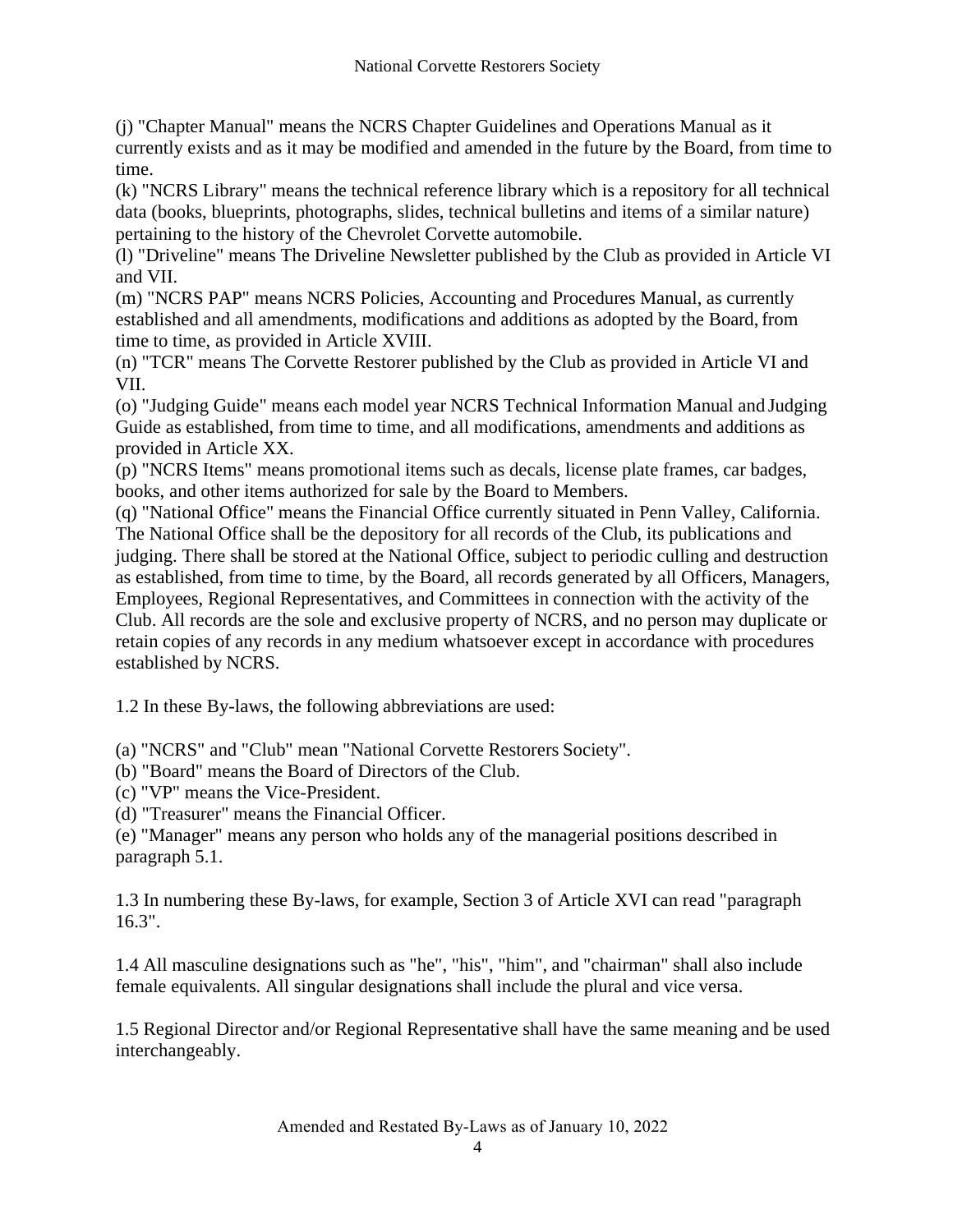# <span id="page-4-0"></span>ARTICLE II - NAME

2.1 The name of the corporation is NCRS, Inc., also known as National Corvette Restorers Society.

2.2 No Person may use the name of the Club, its Emblem or logos (if any) without prior written permission from the Board, except that a Member in good standing may display either the name or Emblem in order to so identify himself.

2.3 Chapter stationery or other display of the Emblem or logos, (if any) is subject to Board approval.

2.4 The Board will not grant to any Person, the right to use the name of the Club, Emblem or logos (if any) if such use may result in personal or financial gain to such Person.

### <span id="page-4-1"></span>ARTICLE III - PURPOSE, OWNERSHIP AND ASSETS

3.1 The Club shall be both fraternal and educational so as to serve as a medium for the exchange of ideas, information, and automotive parts and accessories between Members and admirers of the Chevrolet Corvette Automobile within model-years 1953 through 2002, or later model years as approved by the Board, to aid the Members' effort to preserve and restore the vehicles in their original, as manufactured condition, and to encourage the preservation and study of printed technical and historical material.

3.2 The assets of the Club shall be owned, and its powers shall be exercised exclusively for educational purposes within the meaning of IRS section 501(c)7.

3.3 The Club shall be non-commercial (except that commercial activities are permitted to the extent allowed by law are related to the exempt purpose of the Club), non-discriminatory, nonsectarian, non- partisan and non-profit.

3.4 NCRS shall have an Emblem and such logos as selected by the Board.

3.5 The Emblem and logos (when appropriate) shall be used on all forms of written communication, displays and advertising originating from the Club. The Club may license the use of the Emblem and/or logos by Chapters and by Persons who do business with the Club.

3.6 NCRS shall have a seal inscribed with its name.

3.7 All Persons extending credit to, contracting with, or having any claims against the Club, shall look only to the assets of the Club for payment of any such contract, claim, debt, judgment, damage, decree or cause of action or any money that may in any way become due and payable from the Club. The Club shall indemnify and hold the Officers and Board Members harmless from such claim.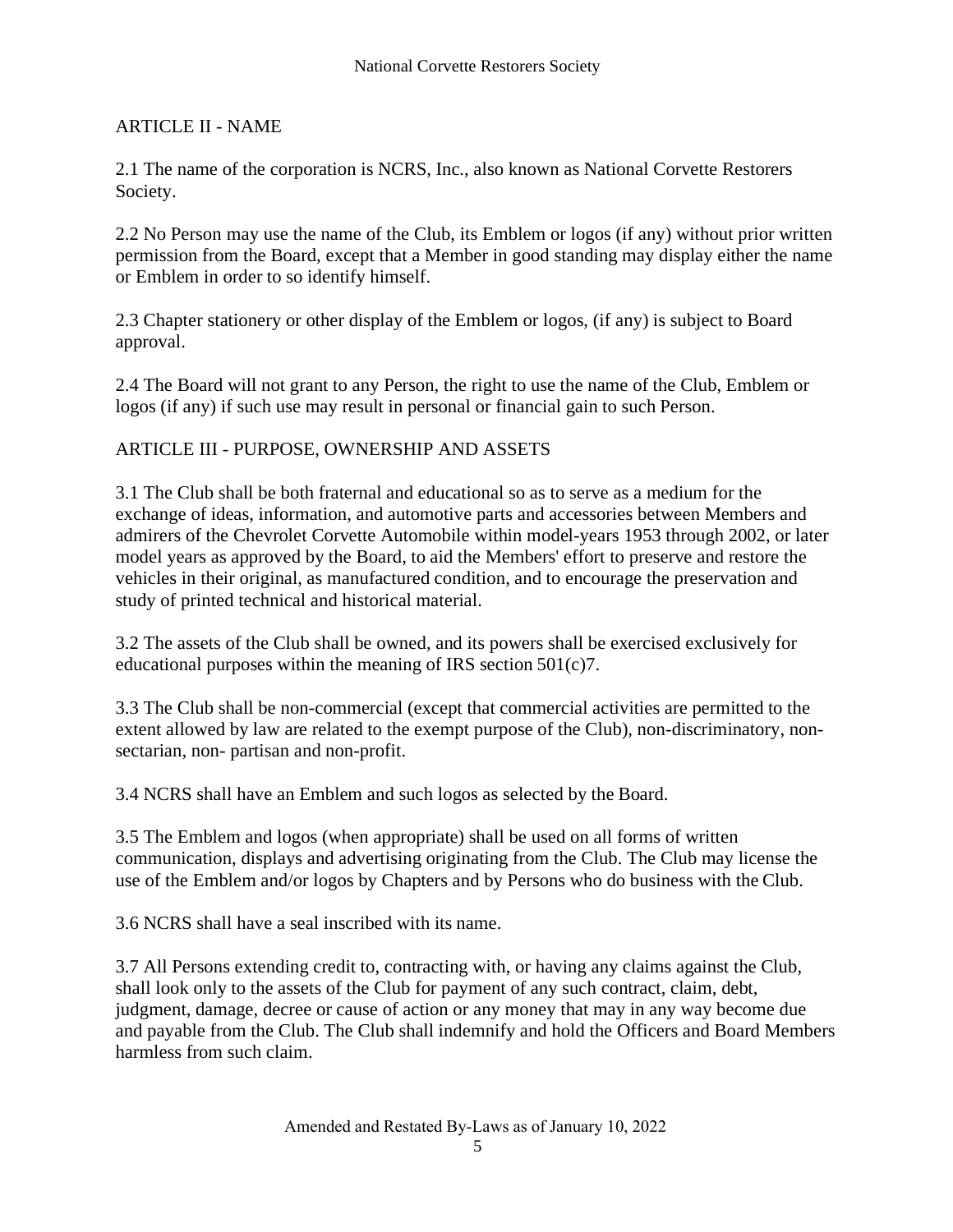# <span id="page-5-0"></span>ARTICLE IV - BOARD OF DIRECTORS AND BOARD MEETINGS

4.1 NCRS shall be governed by a Board who shall set broad policy and have authority to act in all matters concerning the Club, subject to the law and to the provisions of these By-laws.

4.2 The Board shall consist of nine elected Regional Representatives, each of whom is elected for a three-year term. Each year three of the nine Regional Representatives are subject to reelection. Representatives are not subject to term limits.

4.3 The President and Secretary of NCRS are respectively the Chairman and Secretary of the Board.

4.4 A Board member may resign at any time by notifying the President or Secretary in writing.

4.45 If a Board member is either unable or unwilling to perform the duties of their position, they may be removed for cause with a 2/3 majority vote of the Board only after the Board member has been informed of the charges against them in writing by the President, and after an appropriate hearing before the Board.

4.5 Any two members of the Board may co-author a motion to be voted on by the Board.

4.6 The President is a full voting member of the board.

4.7 The Board shall hold an annual meeting each year at a time and place designated by the Board. The purposes of this meeting are to announce the election of Board members, elect or appoint Officers, Managers and employees, and conduct any formal business needing to be addressed by the Board. All Board members, officers, managers, and employees are required to attend and/or remotely participate in this meeting. Requests for annual meeting attendance exemption may be permitted and should be forwarded to the President for review and approval. In addition to the annual Board meeting, a regularly second scheduled meeting of the Board shall be held during the week of the annual National Convention. Additional meetings of the Board may be scheduled as needed to deal with Club matters. All Board meetings, with the exception of Executive Session meetings, are open to active Club members.

4.8 Only Board members, persons holding valid proxies, or persons authorized in advance by the Board may officially speak at Board Meetings. Proxy votes are allowed for Board Meetings only if the Member voting the proxy presents the proxy to the Secretary at the beginning of the meeting. A Director may not hold more than two proxies. No proxy votes are allowed on voting with regards to suspension, termination, probation, or reinstatement of a Member or Chapter or for the removal of a Board member, Officer, Manager, or salaried employee.

4.9 An emergency Board Meeting or special Board Meeting may be called (a) by the President with concurrence of three Board members or (b) by a 2/3 majority of the Board members. This meeting may be expedited by use of teleconferencing or other electronic means.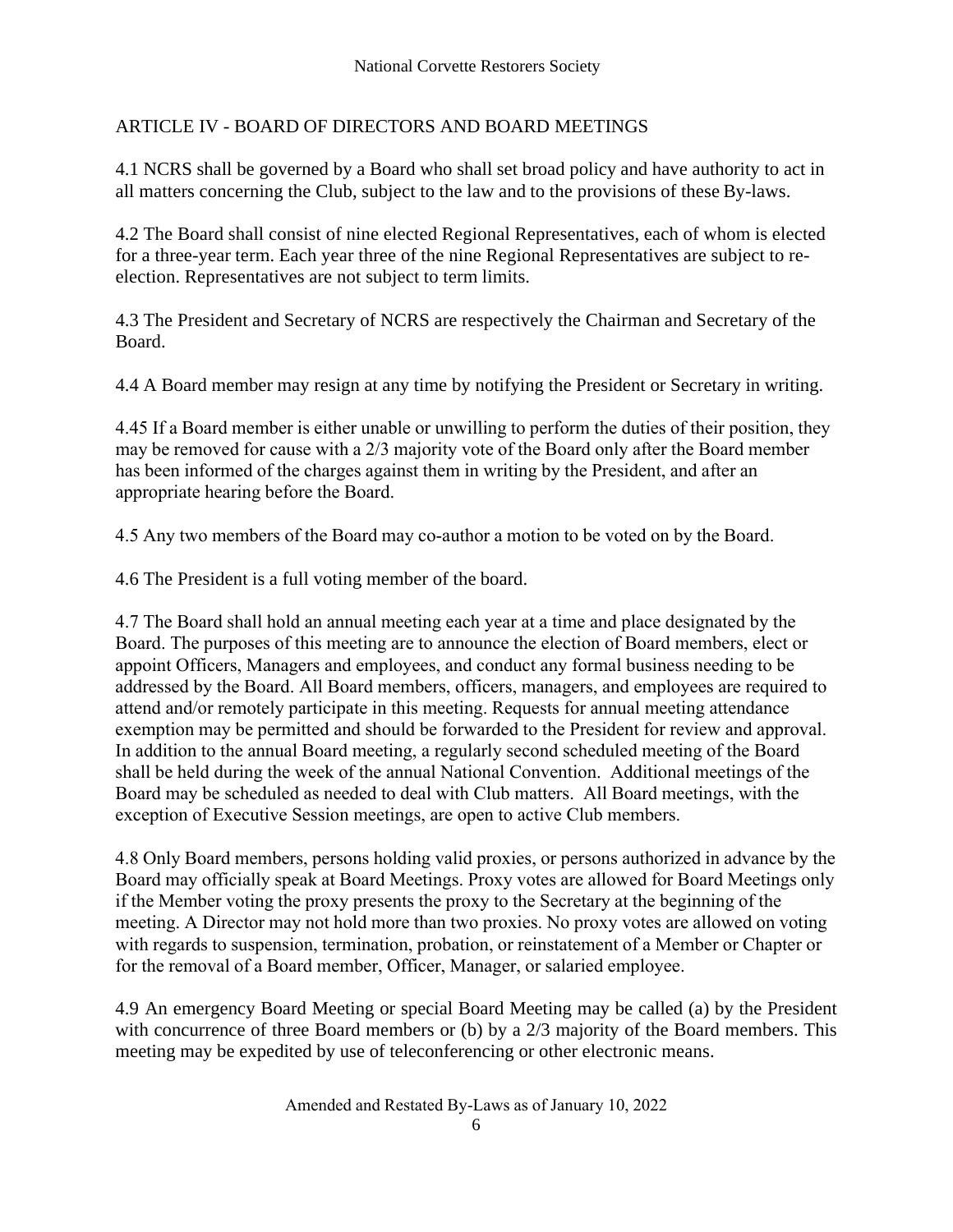4.10 Board members attending the annual Board meeting shall be reimbursed reasonable travel and room expenses incurred. Travel and room expenses eligible for reimbursement are "additional expenses" required to attend the Board meeting. Reasonable travel expenses equal the airfare/mileage (whichever is lowest), approved rental car expenses and hotel/room charges (not to exceed the host hotel charges).

4.11 Attendance of 2/3 or more of active Board Members shall constitute a quorum for the Board. Unless specified otherwise in these By-laws, Board approval of any matter shall normally require a majority vote of those Board members present.

4.12 All Board Members in attendance at the National Convention shall attend the Annual Membership Meeting.

#### ARTICLE V - OFFICERS, MANAGERS, COORDINATORS AND EDITORS

<span id="page-6-0"></span>5.1 There shall be four Officers of the Club, a President, a Vice-President, a Financial Officer, and a Secretary, mentioned in descending order of rank; seven managerial positions, a Business Manager, a Judging Chairman, a Membership Services Manager, a Merchandise Sales & Inventory Manager, an Activities Chairman, a Corvette Restorer Editor and a Driveline Editor hired by the Board and reconfirmed by the Board at each annual Board Meeting. Both Editors report to the Publications Committee as provided in paragraph 7.1. All Officers and Managerial Personnel shall (a) carry out Board policy, (b) perform the duties of each respective office as described in these By-laws and/or as established by contract with the Board, and (c) uphold and administer these By-laws.

5.2 The President shall be elected by the Directors, with his/her initial term being two-years and each succeeding term thereafter one-year. The Financial Officer shall be elected by the Directors, for a one- year term. These elections shall be at the Annual Board Meeting with the term to begin immediately at the time of election. Other Officers and Managers shall be appointed by the President to serve one year terms; if the person to be appointed to be such Officer or Manager is not a member of the Board, such appointment must be approved by a 2/3 vote of the Board.

5.3 Officers, Managers and Editors may be paid, but any compensation shall be recommended by the President and authorized by the Board. Any Officer, Manager or Editor may resign by giving at least 30 days prior written notice to the President. Any Officer, Manager or Editor whose membership either lapses or is terminated by the Board thereby forfeits his position, as of the date of lapse or termination.

5.4 The Board may remove any Officer, Manager, or Editor for cause. Cause includes failure to exercise or perform the duties of the office or position as specified by these By-laws, NCRS PAP or other Board-defined policy. Removal action shall be taken only after the Officer, Manager, or Editor has been informed of the charges and has had the opportunity to personally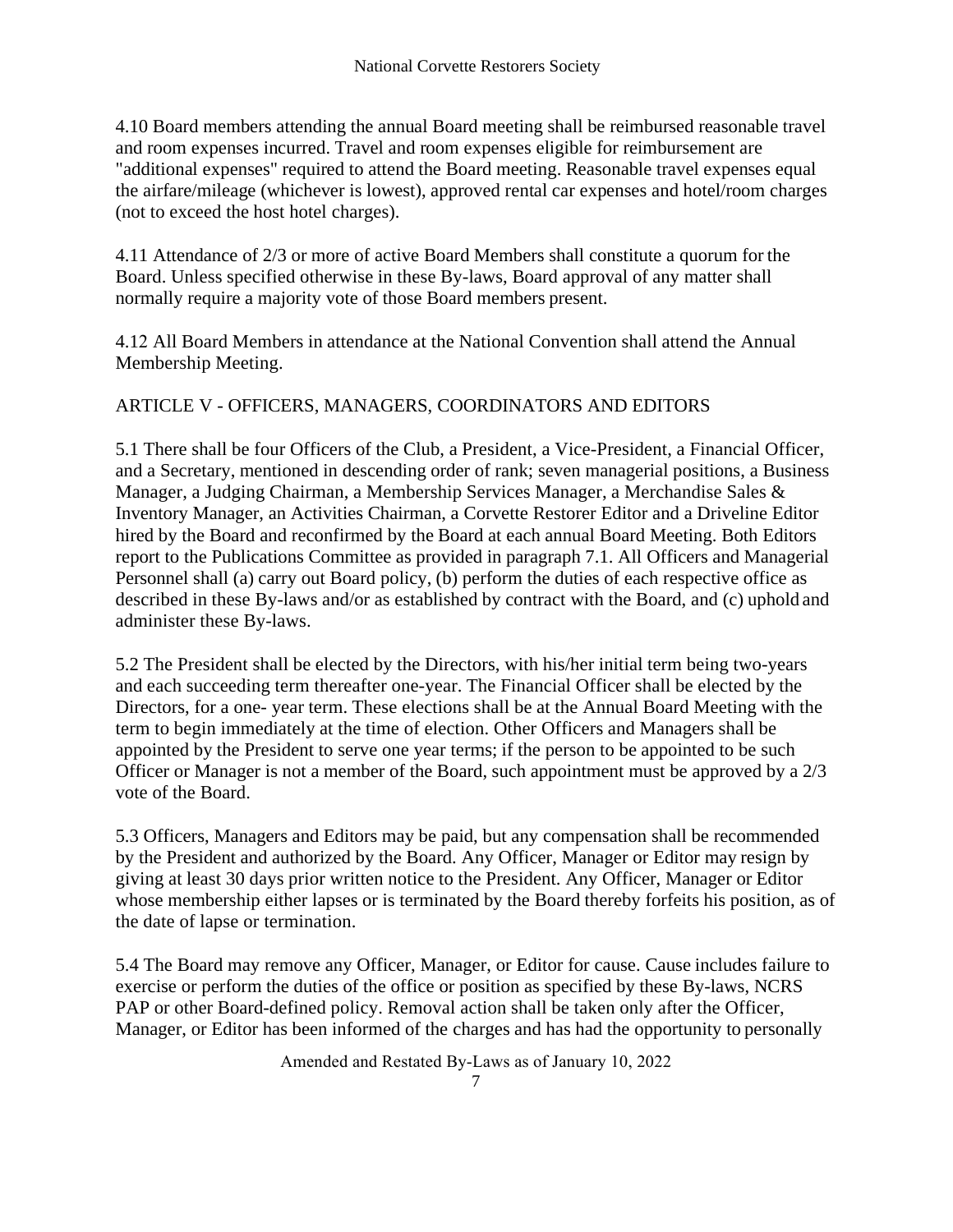(not by agent, attorney or other representative) present a response before a meeting of the Board.

5.5 The Board, or the President with the concurrence of the Board, may establish other offices, positions or committees, and may appoint or hire persons to fill them.

5.6 Any vacancy in Officers, Managers, or Editors shall be filled by appointment by the President for the remainder of the term, with the exception of a vacancy in the office of President, which will be automatically filled by the Vice-President, as stated in 6.2d. This appointment to the office of President shall be for the remainder of the current term. Any person appointed must be an active member.

5.7 There are no term limits on Officers.

### <span id="page-7-0"></span>ARTICLE VI - DUTIES OF OFFICERS, MANAGERS, AND EDITORS

6.1 The President shall be a member of the Board and shall be elected from the membership of the Board. He shall (a) be the principal Executive Officer of the Club, (b) supervise and control the affairs of the Club; (c) preside at all meetings of the Board or membership, (d) may sign, with the Secretary or other appropriate Officer authorized by the Board, any deeds, mortgages, bonds, contracts or other instruments which the Board has authorized to be executed, (e) shall issue guidance to the other Officers pertaining to "public relations" relative to NCRS activities, (f) shall prepare a President's page for each issue of TCR for the purpose of keeping all members informed of major activities, trends, and developments of the organization, and (g) perform all other duties normally incident to the office of President. The President may elect to serve on any committee as an additional member of such committee as described in these Bylaws.

6.2 The Vice-President, a member of the Board, in the absence of the President or in the event of the President's inability or refusal to act, shall perform

(a) the duties of the President, and when so acting, shall have all powers of and be subject to all restrictions upon the President,

(b) such other duties as, from time to time, may be assigned by the President or by the Board,

(c) be Chairman of the By-laws Committee and

(d) The Vice President shall automatically be appointed to the position of President when the position is vacated by the sitting President for the remainder of the previous President's term.

6.3 The Financial Officer must be a Professional Accountant, preferably either a member or an employee of a public accounting firm and may not be a member of the Board. He or his designate shall be responsible for the general financial management of the Club and its funds, receiving and accounting for all monies and other assets belonging to the Club not otherwise provided for herein. The Financial Officer shall (i) submit financial reports as required by the NCRS PAP to the Club at stated periods, (ii) sign financial records of the Club, (iii) sign tax returns and reports, (iv) present financial reports at each Board meeting, (v) create, maintain, update and revise NCRS PAP, (vi) make all bank deposits, all disbursements as approved by the President and/or the Board, (vii) prepare or cause to have prepared all financial statements,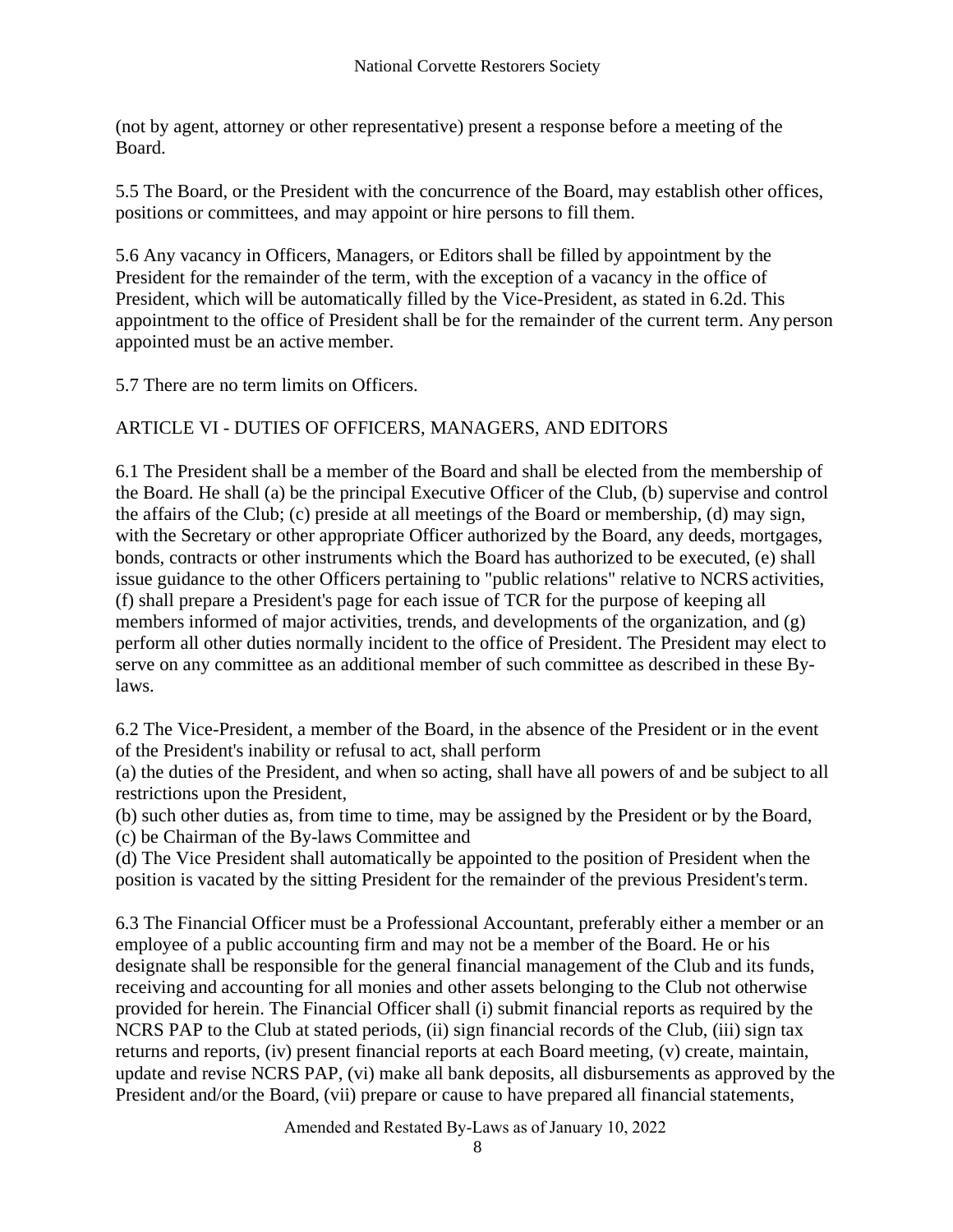financial reports, tax reports and returns, (viii) make financial recommendations to the President, Activities Manager, Membership Services Manager, and the Board, (x) make a periodic review of the Club's financial statements, (xi) present an annual budget at the annual meeting of the Board, (xii) make a periodic review of each Chapter's financial statement, (xiii) exercise such other duties as from time to time pertain to the office of the Treasurer, and is authorized to work closely with the Membership Services Manager and the Activities Manager (ix) perform such other duties as, from time to time, may be assigned by the President or by the Board.

6.4 The Secretary shall (a) keep the minutes of the Board meetings (b) see that all notices are duly given in accordance with these By-laws or as required by law, (c) be custodian of the current Club minutes; all documents, and, (d) in general perform all duties as from time to time may be assigned by the President or by the Board.

6.5 The Business Manager shall be responsible for the general business operations of the Club including supervision of all employees and managers. The Business Manager will chair the Business Management Committee which will include the President and Financial Officer.

6.6 The Judging Chairman is responsible for judging coordination, dissemination of accurate judging information to Chapter and Regional event Judging Chairpersons, recruiting of National Team Leaders and National meet judges, maintenance of the Judging and Tabulation recognition program, Corvette Technical Information Manuals and Judging Guides, and the maintenance of the Judging Matrix System.

# 6.7 The Membership Services Manager shall

(a) keep an accurate up-to-date list of Members to be used for the purpose of mailing of official Club publications and publishing a membership roster at the direction of the Board,

(b) be responsible for the collection of club membership fees and the forwarding of same to the Financial Officer,

- (c) be responsible for the dissemination of new member packets,
- (d) be responsible for the renewal of existing Members,
- (e) be responsible for the surveying of non-renewed Members,
- (f) be responsible for acquiring and maintaining an inventory of NCRS Items to promote NCRS,
- (g) see Membership Services Manager job description for additional detail.

6.8 The Merchandise Sales & Inventory Manager shall

(a) be responsible for investigating, acquiring, and maintaining an inventory of NCRS Items that promote the NCRS;

(b) maintain a good working relationship with current and future NCRS suppliers to provide NCRS with quality, cost-efficient products;

(c) collect funds from the sale of NCRS Items and forward all funds on a regular basis to the NCRS Financial Officer along with an accurate itemized accounting of each category of items sold;

(d) oversee occasional sales of NCRS Items by Chapters and active members;

(e) see Merchandise Sales & Inventory Manager job description for additional detail.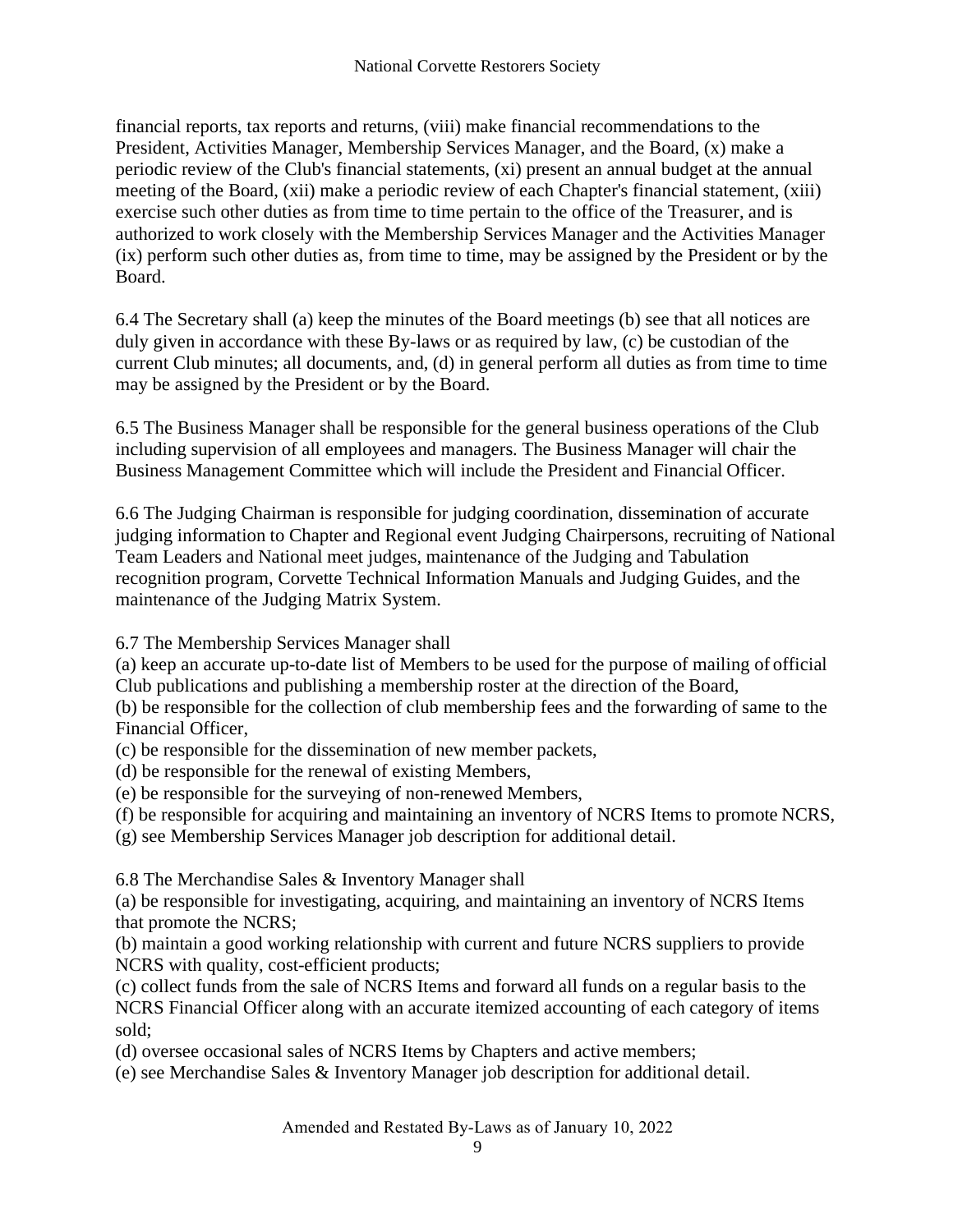6.9 The Activities Manager is responsible for the planning and execution of both the National Convention and the National Road Tour as designated by the Board. He/she may select or appoint as many volunteer assistants as he/she deems necessary and may secure Chapter participation as required. He/she shall recommend sites and dates for Regional and National Events, and with Board approval, implement plans for successful events, and be a consultant in aiding and assuring the success of Regional events, Chapter meets, or road tours.

6.10 The Regional Directors shall be the Managers presiding over all general business dealings with Chapters. The Regional Directors shall be responsible (a) for preparing and maintaining a list of all Chapters affiliated with NCRS, including Chapter name, mailing address, and current Chairman/President and Officers, and (b) for keeping all NCRS Chapters informed regarding changes and updates to NCRS PAP. The Chapter list shall be printed annually, in the summer issue of TCR or Driveline and shall become the official list of recognized NCRS Chapters as of the date of printing. Chartering dates and numbers shall be retained as a part of the official chartering records by the Regional Director.

6.11 The Editors are responsible for the publication of the quarterly magazine, TCR, and the bimonthly Newsletter, Driveline as provided in Article VII. The publications will be laid out, edited and printed under the direct supervision of the Editors, whose responsibility includes (a) soliciting original material, (b) editing and verifying, (c) assembling suitable reprint material and seeking of permission when necessary, (d) including his/her own original material relating to the Club in any of its many facets, and (e) managing publication cost structure and mailing expense. The Editors shall apply the highest standards of journalism in verifying all material to be published by NCRS. The Editor's compensation and fringe benefits shall be determined by the Board. The Editors should, in all spoken and printed word, reflect the best interest of the Club and reflect Board policy as interpreted or conveyed to him by either the President or the Publications Committee.

#### <span id="page-9-0"></span>ARTICLE VII - NCRS PUBLICATIONS

7.1 All Publications are subject to the direction and control of a three person Publications Committee, comprised of the Financial Officer and two (2) Board Members, designated by the President. The expiration of the two Board Members' terms shall be in alternating years. The Publications Committee shall supervise the activities of the Editors and all publications on a continuing basis within the guidelines established by these By-laws and policy as determined, from time to time, by the Board.

7.2 The content of TCR will be in the best interest of the Club with emphasis on technical material, but with suitable balance to cover news of the Club, its Chapters, and its Members as is deemed appropriate. Chapter coverage shall be handled in an equitable manner with all active Chapters receiving comparable printed coverage. Driveline is published to keep members current and informed on a variety of National, Regional and Chapter activities, as well as national news affecting the Club segment of the hobby. In addition, it will provide space at no cost within established Board approved guidelines for Members to seek or sell Corvettes and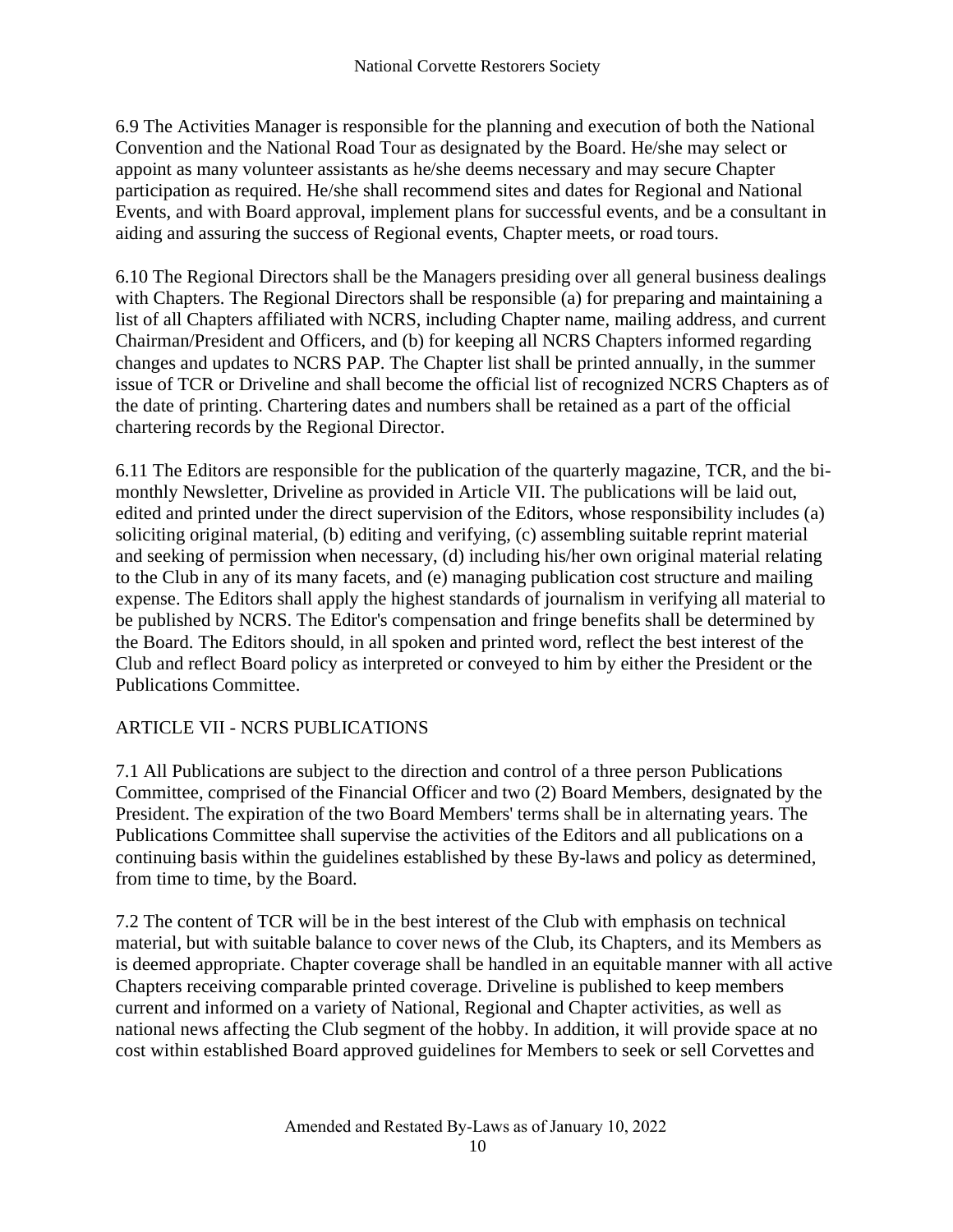related parts or services. It will also, as space permits, publish paid space advertising, at the discretion of the Editor, and in harmony with Board policies.

7.3 Every effort should be made to publish TCR and Driveline on a punctual schedule with mailing by the fifteenth working day of the month due: January, March, July and September for TCR and January, March, May, July, September and November for Driveline, so that via second class (TCR) or third class (Driveline) bulk mail, all members receive each magazine by the end of that month.

7.4 In addition to regular publications, the Editors should be prepared to assist, as directed by the Publications Committee, in all other printed matter created by or used by the Club, including, but not limited to, Judging Guides, judging forms, instruction or procedure manuals, awards, certificates, publicity and membership recruiting material.

7.5 All printed material and material submitted for printing, but not printed, are the exclusive property of NCRS. The Editors for the sole benefit of NCRS shall copyright all printed material.

7.6 The Editors will review articles written by persons for a potential personal interest or gain. The Publications Committee will review articles written by the Editor. This review process will enable the Club to have the highest degree of care and attention for such articles with efforts toward independence and documentation.

<span id="page-10-0"></span>ARTICLE VIII - MEMBERSHIP - GENERAL

8.1 NCRS shall accept membership for Persons throughout the world who support the purposes of the Club without discrimination on the basis of race, color, creed, religion, or national origin, nor restricted to owners of Corvette automobiles and who submit a membership application accompanied by dues in U.S. funds (or proper equivalent).

8.2 Membership in NCRS is not transferable or assignable to anyone except the remainder of a paid membership to the surviving spouse in the event of the death of a paid Member.

8.3 The Board may, from time to time, (a) determine or adjust the amount of annual dues which will cover a twelve-month period beginning with receipt of dues, or (b) establish dues for more than a twelve-month period. Payment of dues shall be on the anniversary month of the member as determined by the Board. Notification of annual dues may be by use of mailing label, by separate letter, or by other notice.

8.4 When membership information is properly entered on an application form and accompanied by payment of one-year dues in advance, the Member is admitted and issued a Club number by the Membership Services Manager upon receipt of the application. The name, address, date, and number of each Member shall be entered on the records of the Club.

8.5 Upon admission and so long as dues are paid currently and a Member has not been suspended or expelled, each Member is entitled to any and all services, publications, and benefits provided by NCRS to its Members. If any publication date is delayed beyond the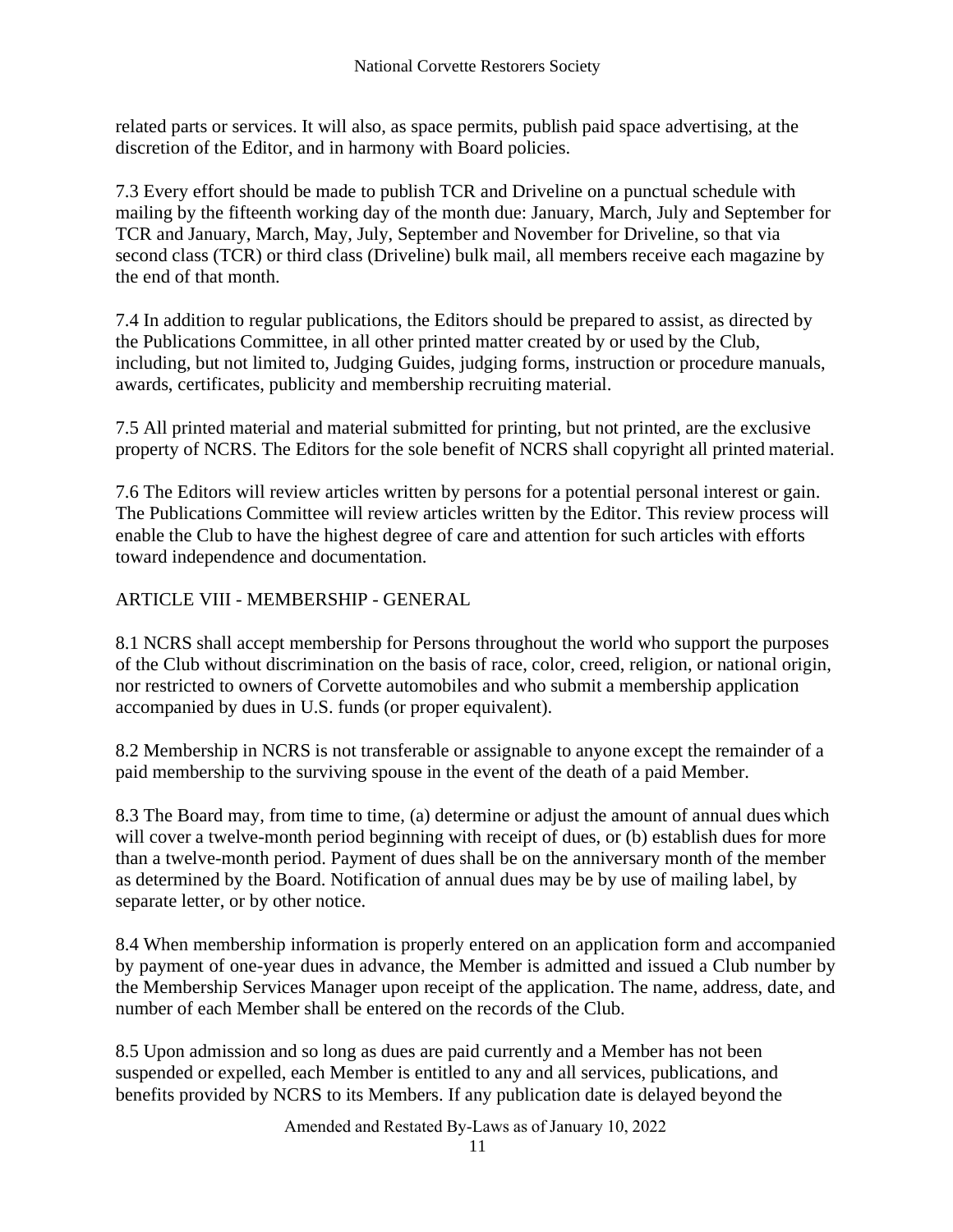expiration of any Member's paid dues period that publication will be sent as if it had been published punctually.

8.6 Any member initiating litigation toward the organization shall automatically be expelled from NCRS membership except in such instances where a member suffers injury as a result of an intentional or negligent act and there have been legitimate injuries and there is a legitimate claim for compensation. This expulsion shall include the primary member, the spouse, and their heirs. If the litigation is pursued the expulsion shall be permanent with no rights to reinstatement. There will be no hearing before the Board in these cases. If the litigation is dropped, the individual may request in writing an appearance before the Board of Directors regarding reinstatement in the organization. In such cases the member will be expected to make financial restitution to the organization in the amount equivalent to the expenses the organization incurred in preparing the defense against the litigation.

8.7 The National NCRS number can only be transferred to the surviving spouse in the event of the death of a member.

# <span id="page-11-0"></span>ARTICLE IX - CLASSES OF MEMBERSHIP

9.1 Active Members are Persons who have paid current dues. Active Members are entitled to receive (a) all Club publications, TCR and Driveline, (b) notices of Club activities, and (c) shall each have one vote for Regional Representative within their region at the election. Any active member may be called upon or be appointed to serve in some capacity in NCRS positions.

9.2 Associate Members are the spouse and children, grandchildren, and great-grandchildren (under 23 years of age) of an Active Member. Associate Members may participate in Club functions along with Active Members without additional dues, but shall not have voting privileges nor receive additional copies of publications. An Associate Member may become an Active Member by application and paying membership dues.

9.3 Honorary Members are persons so designated by the Board who have made significant contribution to the Club in any way, to Corvette history, or to the automotive hobby. Honorary Members are entitled to receive all Club publications and participate in all Club functions, but shall not have any voting rights, nor pay dues.

# <span id="page-11-1"></span>ARTICLE X - TERMINATION OF MEMBERSHIP

10.1 When any Member is in default in the payment of dues ("Defaulting Member"), the Defaulting Member's membership shall be automatically terminated. Membership may be reactivated by payment of the Defaulting Member's unpaid dues. The Defaulting Member's membership number may be reissued, or a new membership number may be assigned to a member who re-joins the Club after his/her membership was terminated for non-payment of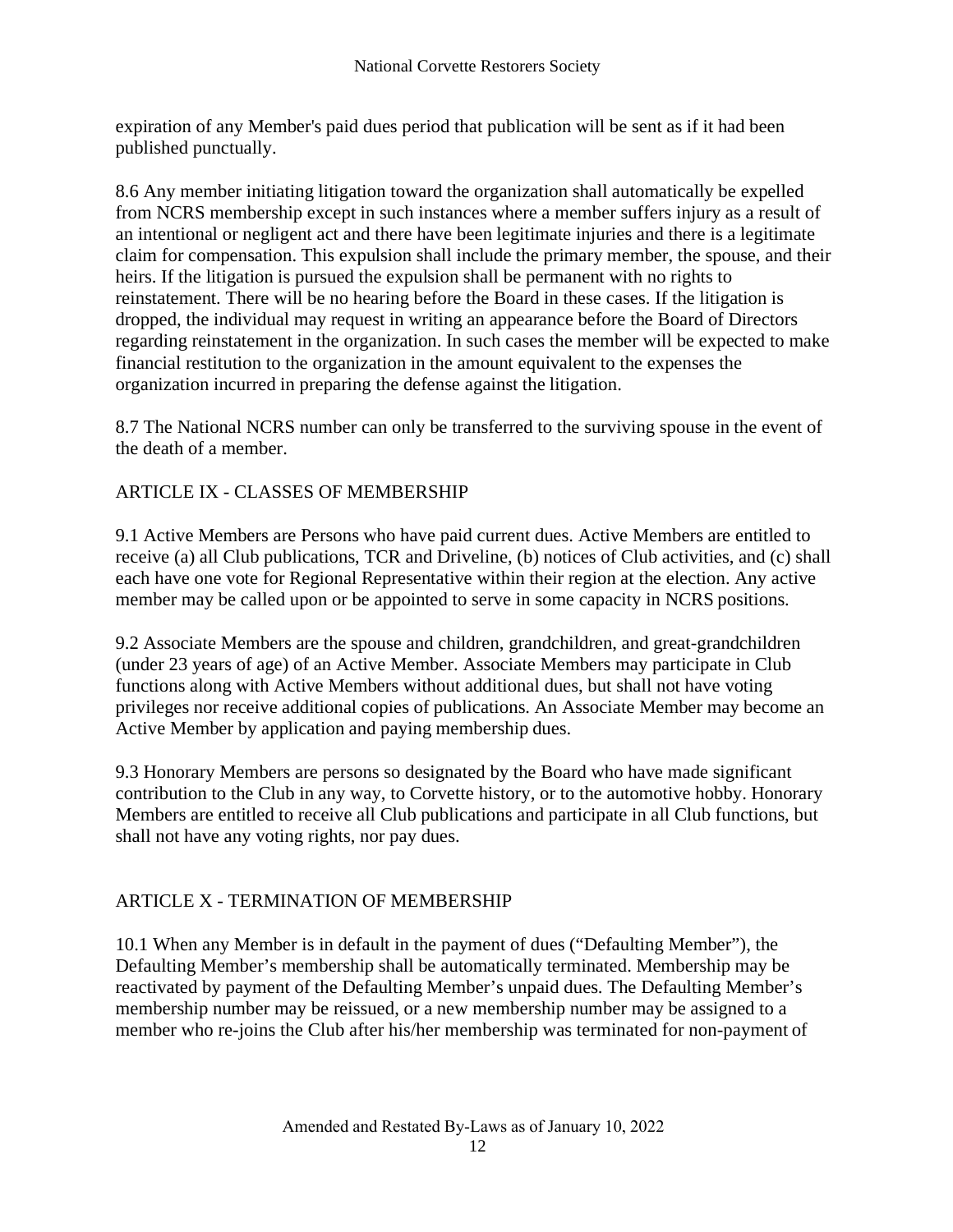dues. The assignment of the original or new membership number shall be based on the sole discretion of the Club.

10.2 Any Member may resign by filing a written resignation with the Secretary who shall make a record of the resignation and notify the Membership Services Manager. Resignation shall not relieve the resigning Member of the obligation to pay assessments or other charges theretofore accrued and unpaid, nor is a resigning Member entitled to a refund of any dues paid by the resigning member.

10.3 A quorum of the Board by a two-thirds (2/3) majority of those voting may suspend any Member whose conduct, in the Board's reasonable judgment, is (a) in conflict with the purpose of the Club, (b) may adversely affect the reputation or interests of the Club, (c) acts or fails to act in a manner contrary to any provision of these By-laws, the NCRS Policy and Accounting Procedures or the provisions contained within the Club (c) current and future editions of the Judging Reference Manual, (d) a member's unauthorized use of the Club's intellectual property including all tradenames or trademarks including the initials "NCRS" or phrase "NCRS Judge", used in the member's direct or indirect commercial or for-profit purposes, or (e) fails to carry out with reasonable diligence the authorized directives of the Board, or any officer, employee or authorized agent of the NCRS.

If the Board duly determines that a member shall be suspended ("Suspended Member"), the Board shall notify the Suspended Member in writing of the factual basis for the suspension, and the duration and commencement date of such suspension. The Board's decision shall be mailed by United States mail, postage prepaid to the Suspended Member's last known mailing address ("Notice of Suspension"). Suspension will be effective as of the date the written Notice of Suspension is duly placed in the United States mail. The written Notice of Suspension shall advise the Suspended Member of his or her right to personally appear (not by agent, attorney or other representative) for a hearing before the Board of Directors during the first available regularly scheduled Board Meeting after the Notice of Suspension has been mailed to the Suspended Member. The Suspended Member shall be given no less than thirty (30) days advance written notice prior to the hearing date before the Board. The Suspended Member shall have the right to present whatever reliable statements, evidence, affidavits, or other information tending to support the Suspended Member's defense to the Board's decision to suspend the Suspended Member. In lieu of appearing in person before the Board, the Suspended Member may submit a written statement to the Board to be read and discussed during the first available regularly scheduled Board meeting. Such statement may include additional reliable statements, evidence, affidavits, or other information tending to support the Suspended Member's defense to the Board's decision to suspend the Suspended Member. A quorum of the Board may, by a two-thirds (2/3) majority of those voting, reverse or amend the Suspended Member's suspension provided the Suspended Member meets the terms that the Board deems appropriate for such reinstatement or amended suspension. The Suspended Member will be notified by mail of the final decision of the Board.

Subject to the Board's discretion as to which of the following privileges are suspended, any member whose membership is under suspension may not (a) be entitled to receive the Club's publications or chapter newsletters, (b) be permitted to utilize the Club's electronic discussion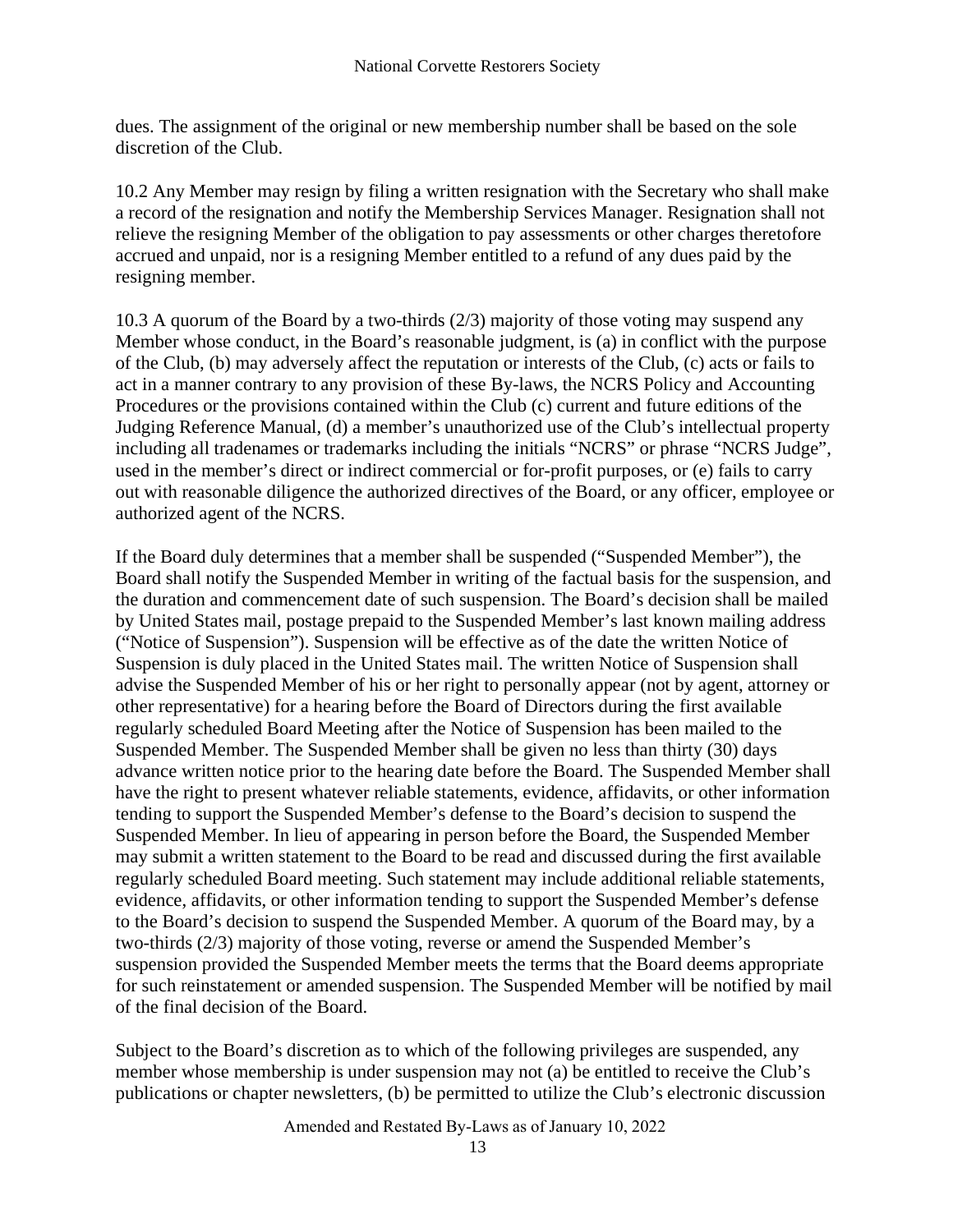board or archival services, (c) be permitted to participate in any national, regional or chapter event, (d) be entitled to register a car for any NCRS judging event, (e) renew the Suspended Member's membership, (f) rejoin the Club, (g) vote in any Club election, or (h) enjoy the use or benefit of any other Club privilege. A suspended Member is not entitled to a refund of dues unless the Board elects to do so.

10.4 A quorum of the Board, by a two thirds (2/3) majority of those voting, may permanently expel any Member ("Expelled Member") for any of the following reasons that are found to be injurious to the Club: (a) the member's indictment for a felony (b) the member's inability (with or without reasonable accommodation) or failure to carry out, or neglect or misconduct in the performance of, the member's duties imposed by these By-laws, the NCRS Policy and Accounting Procedures or the provisions contained within the Club's current and future editions of the Club's Corvette Judging Reference Manual, or fails to carry out with reasonable diligence the authorized directives of the Board, or any officer, employee or authorized agent of the NCRS; (c) the member's moral turpitude including any act of dishonesty, fraud, deceit, misrepresentation, or deliberate violence, acts concerning matters of personal morality, anything done knowingly contrary to justice, honesty, principle, or good morals; an act of baseness, vileness, or depravity in the private and social duties which a member owes to others or society in general; (d) failure to comply with applicable laws with respect to the conduct of the Club's purposes; (e) theft, fraud or embezzlement; (f) addiction to an illegal drug or controlled substance; (g) conduct or involvement in a commercial or social situation that brings, or may bring, the member into public disrespect, tends to offend the community or any group thereof, or embarrasses or reflects unfavorably on the Club's reputation; (h) a member's unauthorized use of the Club's intellectual property including all tradenames or trademarks including the initials "NCRS" or phrase "NCRS Judge", used in the member's direct or indirect commercial or for-profit purposes, (i) or any other egregious act that the Board deems to be significantly detrimental to the Corvette hobby or NCRS judging of Corvettes.

If the Board duly determines that a member shall be expelled, the Board shall notify the Expelled Member in writing of the factual basis for the expulsion. The Board's decision shall be mailed by United States mail, postage prepaid to the Expelled Member's last known mailing address ("Notice of Expulsion"). Expulsion will be effective as of the date the written Notice of Expulsion is duly placed in the United States mail. The written Notice of Expulsion shall advise the Expelled Member of his or her right to personally appear (not by agent, attorney or other representative) for a hearing before the Board during the first available regularly scheduled Board Meeting after the Notice of Expulsion has been mailed to the Expelled Member. The Expelled Member shall be given no less than thirty (30) days advance written notice prior to the hearing date before the Board. The Expelled Member shall have the right to present whatever reliable statements, evidence, affidavits, or other information tending to support the Expelled Member's defense to the Board's decision to expel the Expelled Member. In lieu of appearing in person before the Board, the Expelled Member may submit a written statement to the Board to be read and discussed during the first available regularly scheduled Board meeting. Such statement may include additional reliable statements, evidence, affidavits, or other information tending to support the Expelled Member's defense to the Board's decision to expel the Expelled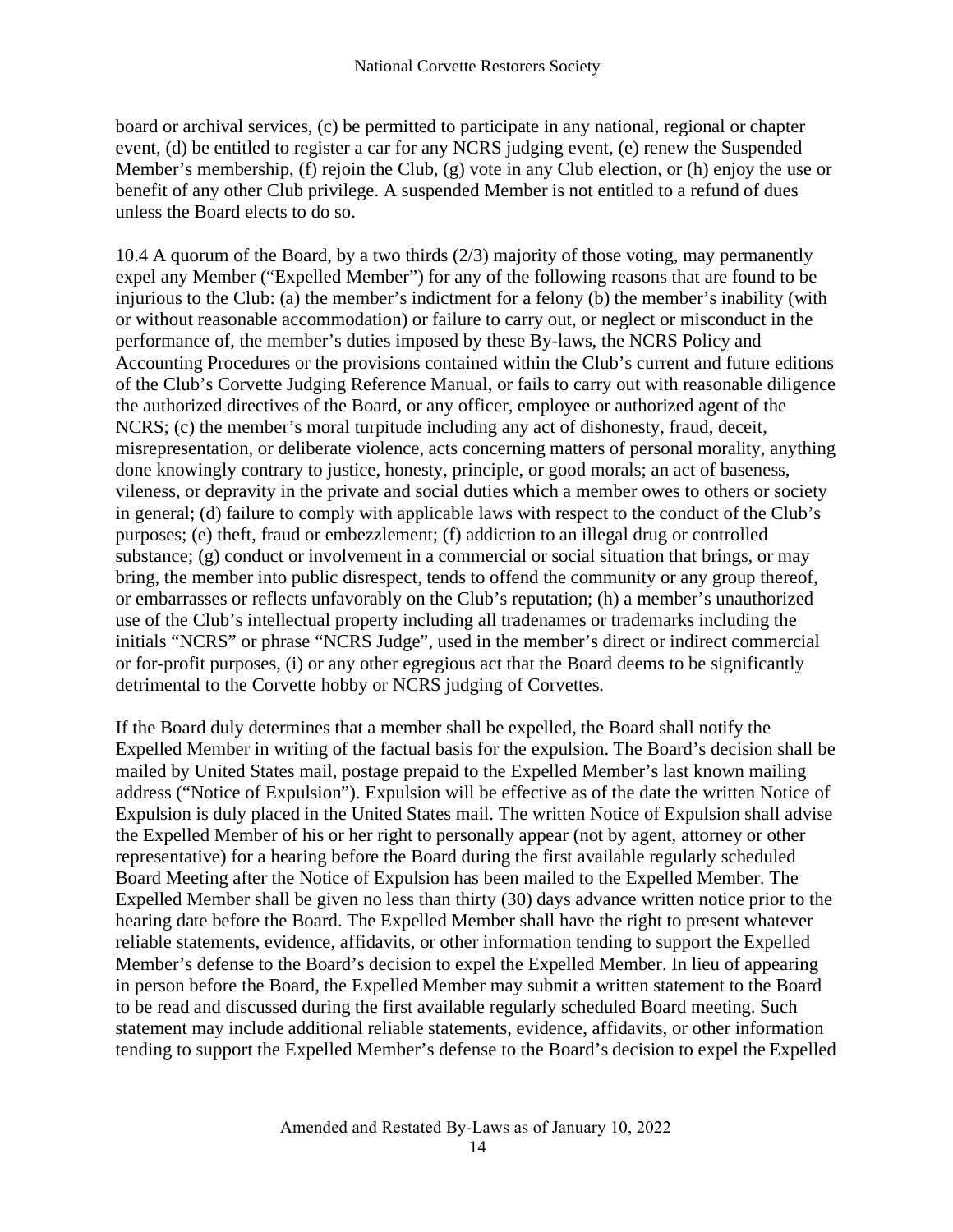Member. A quorum of the Board may, by a two-thirds (2/3) majority of those voting, reverse the Expelled Member's expulsion or elect to convert the expulsion to a suspension.

No expelled member shall be entitled to receive the Club's publications, chapter newsletters, be permitted to utilize the Club's electronic discussion board or archival services, and shall not be permitted to participate in any national, regional or chapter event, participate in or enjoy the use of any other Club activity or privilege, renew the Expelled Member's membership, rejoin the Club, or vote in any Club election. An Expelled Member is not entitled to a refund of dues unless the Board elects to do so.

Except under extraordinary circumstances, an expelled member is not entitled to request a hearing for re-admission to the Club on any future date.

<span id="page-14-0"></span>ARTICLE XI - ALL MEETINGS - GENERAL INFORMATION AND RULES

11.1 ROBERTS RULES OF ORDER shall be the parliamentary authority regarding all Board and Membership meetings. Prior to the commencement of any meeting the Chairman of the meeting shall designate the person who shall serve as the parliamentarian for each such meeting.

11.2 The "Order of Business" of any meeting shall be as follows:

- a) Registration of those present.
- b) Presentation of any proxies.
- c) Call to order by the presiding Officer.
- d) Reading of the minutes of the previous meeting by the Secretary or his designate, and their approval.
- e) Election of Officers.
- f) Election of Managers.
- g) Treasurer's report.
- h) Committee reports.
- i) Old business.
- j) New business.
- k) Unfinished business.
- l) Comments by Officers or others.
- m) Adjournment.

11.3 During all meetings, Board or Membership, a majority vote of those present (including proxy votes during Board meetings) shall prevail unless otherwise provided in these By-laws

#### <span id="page-14-1"></span>ARTICLE XII - MEMBERSHIP MEETINGS

12.1 The Annual Membership Meeting shall be held between June 1 and August 31 each year at a time and place designated as part of the NCRS National Convention. The date, time, and place of this meeting shall be published in the Convention Schedule of Events as presented in the Driveline. The purpose of the Annual Membership Meeting is to introduce the newly elected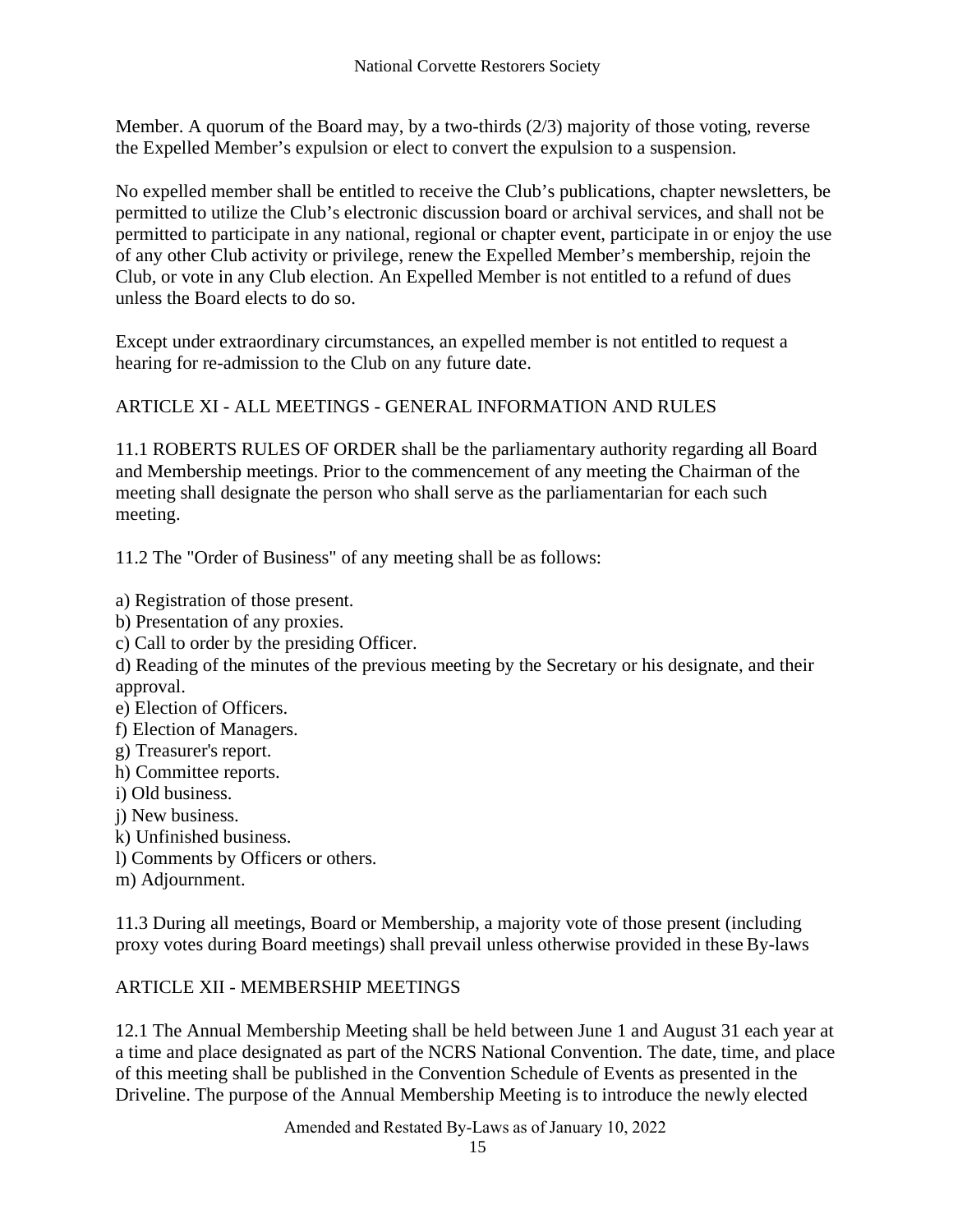Officers and Board Members and to transact any other business that may come before the Annual Membership Meeting.

12.2 The Annual Membership Meeting must not be in conflict with any other event or function of the National Convention. Any business may properly come before the Annual Membership Meeting, whether or not it was included in a proposed agenda. Only Active Members may speak and vote at the Annual Membership Meeting, unless the Active Members present vote to hear others. No proxy votes are allowed during any Membership Meeting.

#### <span id="page-15-0"></span>ARTICLE XIII - REGIONS

13.1 In order to encourage more meaningful events with larger attendance resulting in more Corvettes being shown, the Club shall be apportioned into nine geographic Regions, as follows:

(a) Region I - Connecticut, Maine, Vermont, New Hampshire, New York, Massachusetts, Rhode Island, New Brunswick

(b) Region II - Ohio, Michigan, Ontario, Quebec

(c) Region III - Pennsylvania, Virginia, West

Virginia, Maryland & D.C., New Jersey, Delaware

(d) Region IV - South Carolina, Florida, Georgia, Alabama, Mississippi, Tennessee, Kentucky, North Carolina

(e) Region V - North Dakota, South Dakota, Minnesota, Iowa, Wisconsin, Illinois, Indiana and Manitoba

(f) Region VI - Utah, Wyoming, Colorado, New

Mexico and Nebraska

(g) Region VII - Kansas, Oklahoma, Texas, Missouri, Arkansas and Louisiana

(h) Region VIII - Washington, Oregon, Idaho, Montana, Alaska, British Columbia, Alberta and Saskatchewan

(i) Region IX - California, Hawaii, Arizona and Nevada

(j) All areas outside the Fifty (50) United States and Canada shall be represented by the Vice-President of NCRS.

These regional boundaries are based upon geographical areas. If at any future date the Board feels it appropriate, these boundaries may be altered.

13.2 Each Region shall elect one person who will serve as Regional Representative and member of the Board. The Secretary of NCRS shall serve as the administrator of the election. A notice of election and a request that nominations be forwarded to the Secretary for open positions shall be published in the May/June and July/August issues of the Driveline with nominations closing on August 10th. Term of office shall be three years coinciding with the calendar year. Each year three of the nine Regional Representatives shall be subject to reelection. There are no term limits for Regional Representatives. Nominations may be made by any Active Member in good standing within the Region of the nominee. Each nominee must have the signatures of 10 active members which shall be submitted to the NCRS Secretary along with his application for nomination no later than August 10th. Each nomination shall also be accompanied by a signed statement indicating that the nominee is willing and has the time to serve the Region and Club if elected. Upon receiving the nomination, and if requested by the nominee, the Membership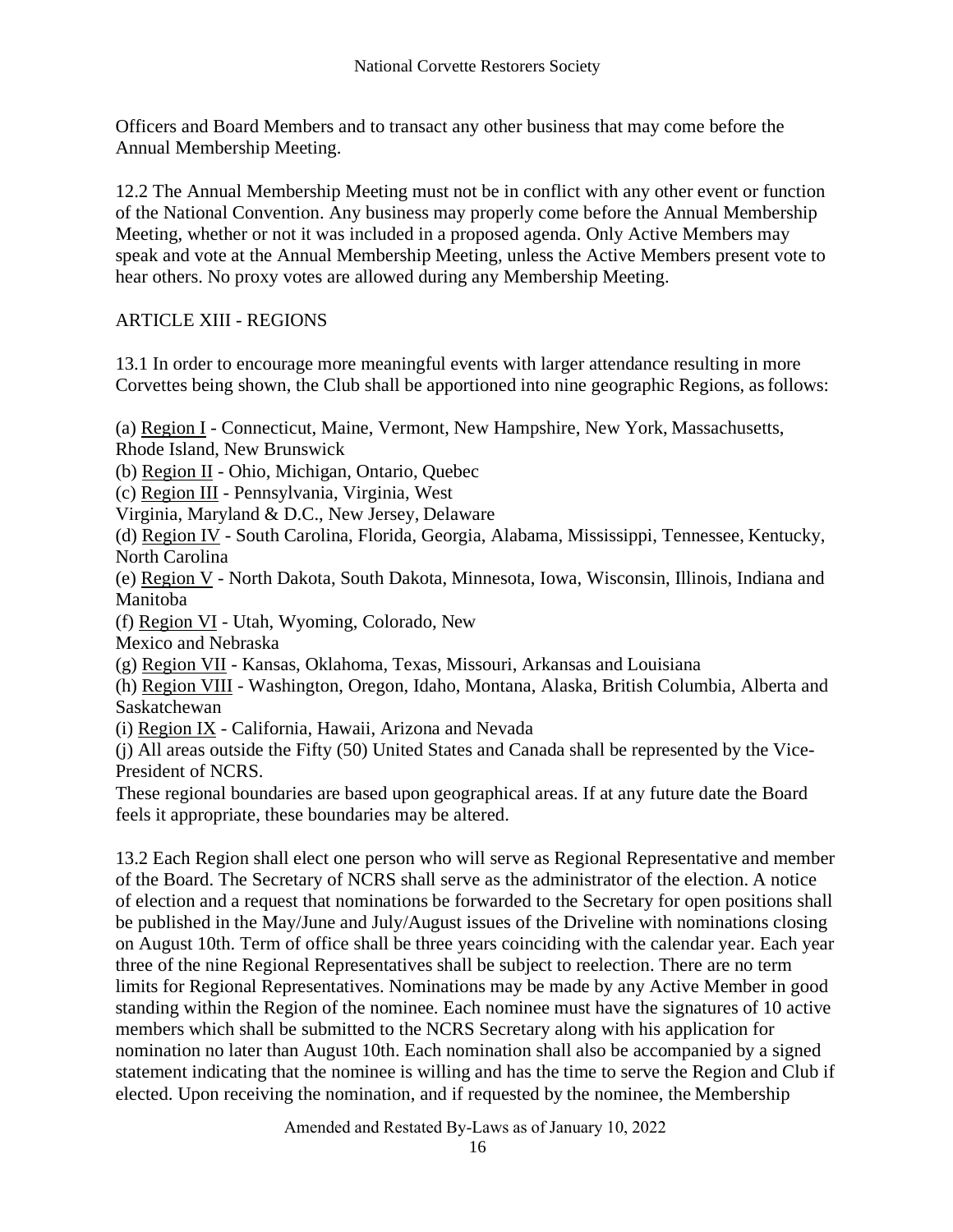Service Manager will forward a mailing list of all Active Members in the Region to the nominee. If no nominations are received from a Region, Board representation from that Region shall be appointed by the President and approved by the Board.

13.3 The Secretary shall prepare the ballot to be made available to the membership both in hardcopy and online.

The hardcopy version is to be printed on the back cover of the September/October Driveline. Only ballots that are legibly signed by a verifiable resident of the Region will be tabulated and counted. Ballots shall be returned to the Secretary and tabulated. Copied or facsimile ballots will be counted. The membership # must be included.

The online version is to be accessible only through the 'members only' section of the NCRS website requiring a member to first register for access. The online version will be available October 1. Online votes will be held in a secured database and tabulated by the Secretary at the close of the election.

A member may use either method to vote but not both and may vote for a Regional Representative of his or her Region only. The cut-off date for both methods of voting will be October 31. The combined results of hardcopy and online votes will be published in the next available Driveline. All Active Members shall have the right to vote for Regional Representative, whether or not they have Chapter affiliation within that Region.

# <span id="page-16-0"></span>ARTICLE XIV - REGIONAL REPRESENTATIVE

14.1 The Regional Representatives may be named to committees, offering advice to the Chapter Officers, taking part in Chapter meetings, keeping current with Club activities, and being responsible for the direction of NCRS. A Regional Representative shall also recommend for charter, any prospective Chapter that meets qualifications for recognition.

14.2 Each Regional Representative shall be an Active Member, a resident within the Region he serves, and must be willing to accept the responsibilities and duties of the position, if elected.

14.3 In the event of a vacancy within thirty (30) days of the occurrence of the vacancy, the President with Board approval shall appoint an Active Member from within the Region to act as Regional Representative until the next scheduled election.

14.4 In the event a Regional Director or employee becomes incapacitated, the President, with Board approval, may replace individual as per procedures outlined and established in these NCRS Amended and Restated By-laws.

#### <span id="page-16-1"></span>ARTICLE XV - CHAPTERS

15.1 A group of 25 or more NCRS Members can apply for recognition and charter as a Chapter of NCRS. At least 25 of these members must reside in the same general geographic area as the proposed new Chapter. Chapter requests shall be made on the Chapter Application Form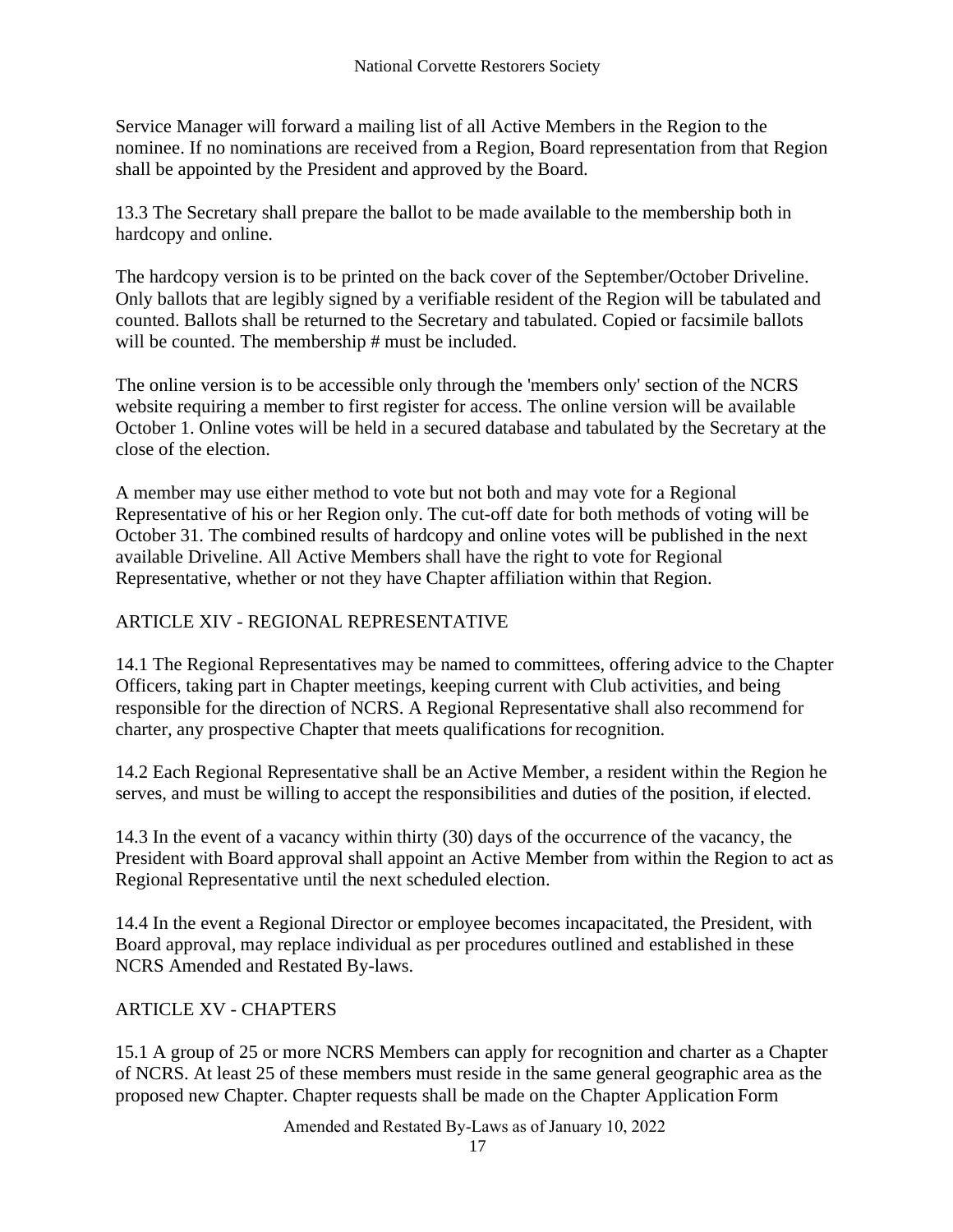obtainable from the Regional Representative. A Chapter will be granted a Chapter Charter only after a one-year probationary period and after meeting and demonstrating observance of the Chapter Manual. Chapter Charters are for one-year periods and will be renewed on an annual basis providing the Chapter has observed the provisions of the Chapter Manual.

15.2 Funds raised at Chapter events, or Chapter participation in outside events, must flow to either the Chapter or NCRS as specified in these By-laws.

15.3 The granting of a Charter to a Chapter does not authorize the Chapter or any Member of the Chapter to act as agent or agents of NCRS or to create any obligations binding upon NCRS or to issue any statements or publication in the name of NCRS or purporting to emanate from NCRS.

15.4 Any group requesting a charter as a Chapter must submit an acceptable set of by-laws governing its operation, which shall include the following:

(a) The Chapter agrees to conform to the provisions of the By-laws of NCRS, which take precedence in the event of any conflict, and that the Chapter will abide by decisions of the NCRS Board and follow the directions of the Chapter Manual.

(b) The Chapter has all responsibility, financial and otherwise, for all activities it conducts and NCRS shall not be responsible for any debts or other obligations incurred by the Chapter.

(c) Only Active Members of NCRS will be accepted as members of the Chapter and every Active Member shall be entitled to participate in all Chapter events.

(d) The Chapter will levy its own dues and have its own publication.

(e) The Chapter will keep accurate books and records of accounts on the calendar year (January 1 - December 31) basis.

(f) The Chapter will elect its Officers and positions to serve on a calendar year basis. It is suggested that no Officer serve more than three one-year terms.

(g) The Chapter will use ROBERTS RULES OF ORDER as its parliamentary authority and will use NCRS Order of Business for its business meeting, as stated in these By-laws. NCRS reserves the right to establish a uniform set of Chapter By-laws (the "Chapter By-laws"). When the Chapter By-laws have been adopted by NCRS, each Chapter must replace its By-laws with the Chapter By-laws within twelve (12) months. Failure to so adopt the Chapter By-laws shall result in revocation of the Chapter Charter. When Chapter By-laws are adopted, no Chapter may amend the Chapter By-laws without the prior written consent of NCRS.

15.5 Each Chapter must notify the Regional Representative of any changes in its by-laws. Each Chapter must submit a complete copy of its by-laws when requested to do so by the Board, which copy shall be permanently on file in the National Office. The first two sentences of this Paragraph shall no longer be applicable twelve (12) months after adoption of Chapter By-laws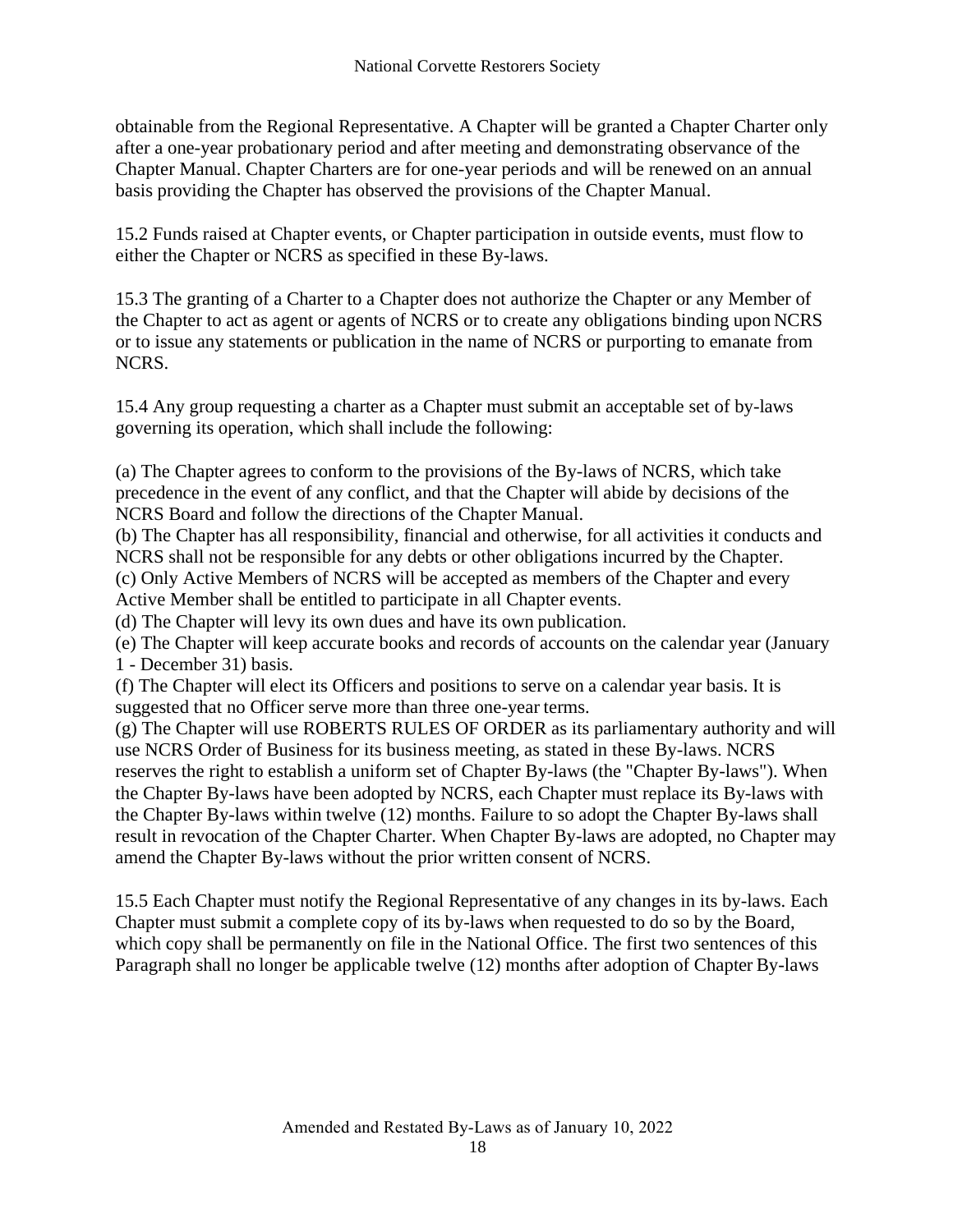as provided in paragraph 15.5. Each Chapter must submit whatever information and (or) records requested by the Board within the time limit requested by the Board.

15.6 A Chapter shall serve a specific Geographic Area, such as a portion of a state, whole state, or several states, with only one Chapter per specific Geographic Area. A Chapter may not have a Geographic Area larger than the area it can realistically be expected to serve. Each Chapter is part of a designated Region.

15.7 Each Chapter will cooperate with its Regional Representative in scheduling meets/events so as to avoid conflicting dates with other Chapters in the Region or with the National Events.

15.8 Each Chapter President will represent his Chapter within the Region and will report to the Regional Representative.

15.9 Chapter meets shall follow the guidelines set forth in Chapter Guidelines & Operation Manual.

<span id="page-18-0"></span>ARTICLE XVI - CHAPTERS - PROBATION AND TERMINATION

16.1 Any Chapter may be placed on probation status or have its charter revoked by a 2/3 vote of the Board for:

(a) failure to conform to the purpose for which NCRS was organized

(b) for conduct which may adversely affect the reputation or interests of NCRS

(c) failure to follow the Chapter Manual, or

(d) to submit information and/or records requested by the Board within the time limit set by the Board (i.e., Chapter annual report).

16.2 Chapter revocation can be taken only after the Chapter has been informed of the charges and been given an opportunity to personally appear at a hearing or submit a written statement before a meeting of the Board.

16.3 Upon the Secretary's receipt of the written request of a Chapter under probation, or termination, the Board may by a 2/3 vote, reinstate such Chapter subject to compliance with such terms as the Board deems appropriate.

16.4 Any Chapter may dissolve and disband by a 2/3 majority vote of all its Active Members. Notice of a Chapter dissolution and disbandment must be given in writing to the Regional Director within 30 days of dissolution.

16.5 Revocation, forfeiture, dissolution or disbandment of a Chapter shall not affect any Member's rights as a member of NCRS.

#### <span id="page-18-1"></span>ARTICLE XVII - FINANCIAL POLICY

17.1 The Board may authorize any officers or agents of the Club, in addition to the Officers so authorized by these By-laws, to enter into any contract or execute and deliver any instruments in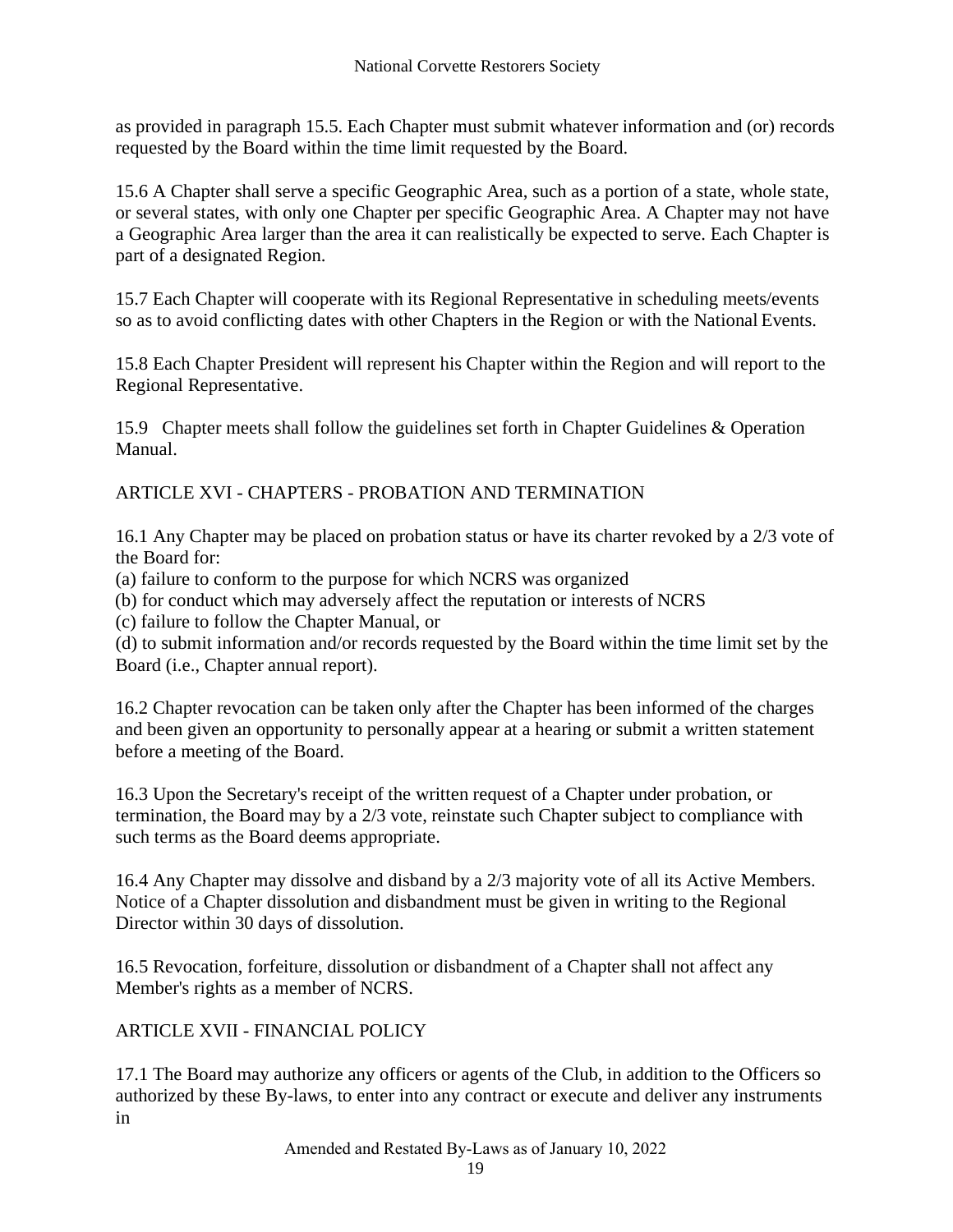the name of and on behalf of the Club. Such Amended and Restated By-laws as of July 20, 2018 authority may be general or confined to specific instances. No Officer, agent, Member or employee shall have the authority to make any contract or agreement binding on the Club or to render the Club liable for any purpose or amount of money except as provided by these Bylaws.

17.2 The Financial Officer shall issue and maintain the NCRS PAP which shall serve as a financial guide for all Directors, Officers, Chapters, Regions and employees. The NCRS PAP, and all revisions, from time to time, must be Board approved.

17.3 Each Chapter must adopt the NCRS PAP and accordingly conduct its financial matters.

17.4 The Board shall authorize a checking account for the Membership Services Manager and for any other person who has responsibility for disbursing monies. Each account must be operated in strict conformity with the provision in the NCRS PAP.

17.5 The Board shall establish a monetary reserve and maintain the reserve at an amount of money sufficient to produce and publish the current issue of TCR as well as a final Collector Edition. The final Collector Edition shall be completed and mailed to the membership within 120 days of a Board resolution of liquidation. Any remaining monies after the publication and mailing of the final Collector Edition shall be included with the Club's assets and distributed as provided in these By-laws.

17.6 In no case will TCR give space to advertising or other commercial effort, except for NCRS Items sold to Members either to promote NCRS or as a service to Members.

17.7 The Board may accept, on behalf of the Club any gift, bequest or honorarium.

17.8 The Financial Officer, or a Board designated Member, shall reimburse Officers and Managers for reasonable out-of-pocket expenses (such as postage, phone calls, etc.) incurred in conducting NCRS business as provided in the detailed guidelines contained in the NCRS PAP.

<span id="page-19-0"></span>ARTICLE XVIII - RECORDS, BOOKS, AND NCRS LIBRARY/ARCHIVES

18.1 NCRS shall keep correct and complete books and records of accounts and shall also keep minutes of the proceeding of its Board and Membership Meetings and shall keep at the National Office a record giving the names, addresses, and numbers of the Members entitled to vote.

18.2 All books and records of NCRS may be inspected by any Member, or his agent or attorney, for any appropriate purpose at any reasonable time upon giving of at least 48 hours advance notice.

18.3 All books and records of NCRS over two years old shall be kept at the National Office.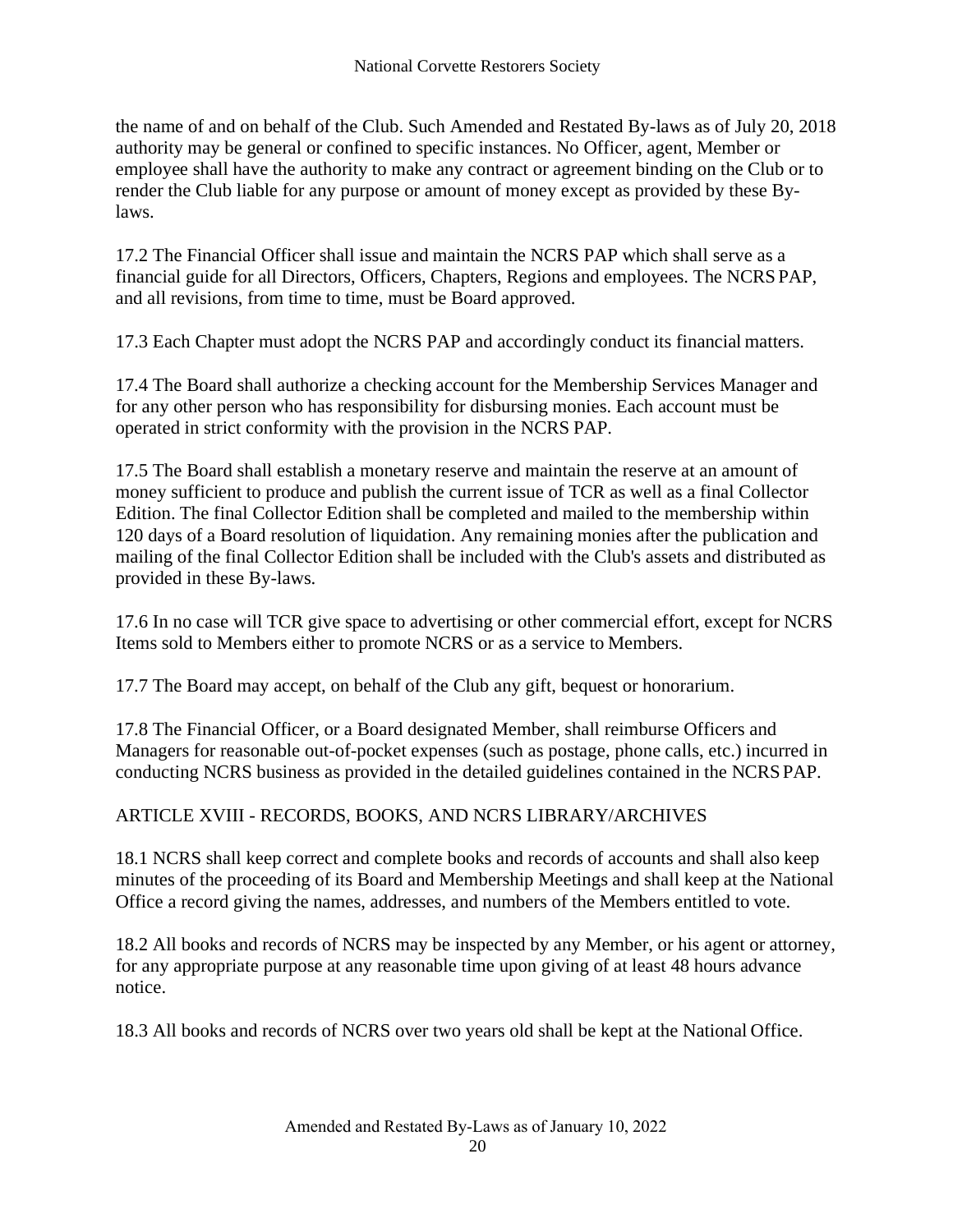18.4 NCRS shall have and continuously maintain, in the State of Incorporation, a Registered Agent consistent with the laws of said state.

18.5 Under the primary supervision of the Archives Committee, the NCRS Foundation, Inc (Foundation) Library/Archives shall be established and maintained. All contents of and contributions to the Library/Archives are the sole property of the Foundation. Contributions by Members and outside organizations to the Foundation Library/Archives are to be solicited. Materials which fall within the definition of the Foundation Library/Archives which are, have been, or will be acquired by past, present and future Directors, Officers, Managers and employees, which acquisition was influenced by affiliation with NCRS, are automatically the property of the Foundation and part of the Foundation Library/Archives.

18.6 Under the supervision of the Archives Committee, a complete inventory list of the Foundation's Library/Archives will be maintained at the Archives Committee Chairpersons Office and the AACA Library in Hershey, PA Office, copies of which shall be readily available to all Members and Chapters. From either Office, Members or Chapters may obtain copies at a reasonable per page duplication charge in reasonable quantities of those materials for the purposes of supporting research and for technical programs and presentation at Chapter meetings. No original materials of any nature whatsoever may be removed from the Foundation's Library/Archives.

18.7 The three-person Library/Archives Committee shall be comprised of the Financial Officer and two (2) other members designated by the President. The initial term for one member shall be 2 years and for the other member shall be for 3 years. All terms after the initial term shall be for a 3-year period. The Archive Director will be an ex officio member of the committee. The Library/Archives Committee shall be responsible for all Library/Archives storage, procurement and record keeping.

18.8 All judging records are the property of NCRS and shall be stored subject to the supervision of the Judging Chairman.

<span id="page-20-0"></span>ARTICLE XIX - POLICY, GENERAL

19.1 In the event NCRS is liquidated, the properties of NCRS shall be presented to a non-profit club or association organized and operating exclusively for an exempt purpose as provided by IRS section  $501(c)3$  or IRS section  $501(c)7$ .

#### <span id="page-20-1"></span>ARTICLE XX - JUDGING

20.1 The Judging Chairman shall be the final authority in resolving any judging conflict arising during or subsequent to any NCRS event and shall maintain centralized files containing meet results and other judging data. At all National Conventions, Regional Events, and Chapter Meets, judging must follow the procedures outlined in the Judging Reference Manual.

20.2 The Judging Chairman shall appoint one or more Judging Teams headed by a Judging Team Leader as required to support the creation, maintenance and updating of a series of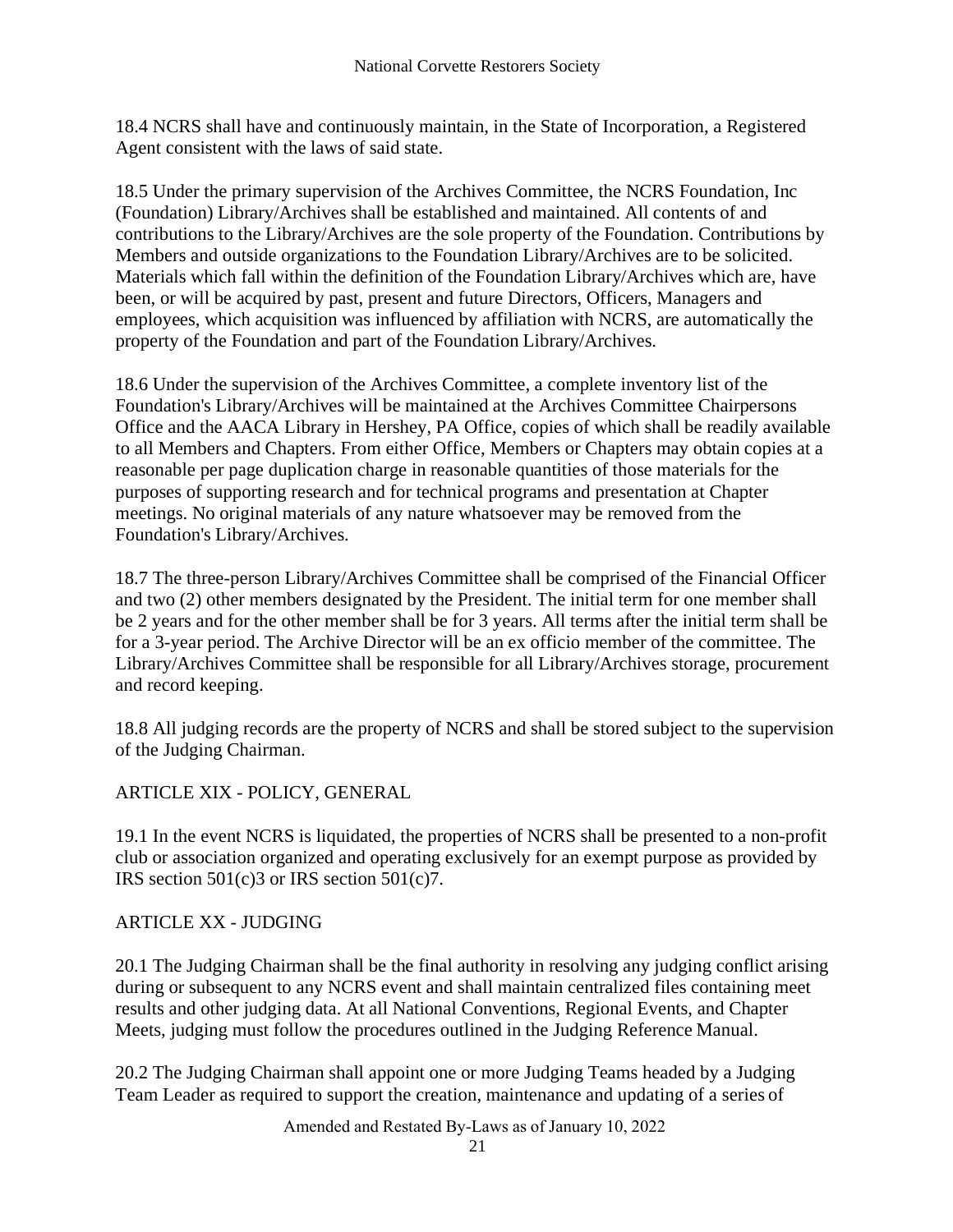Technical Information Manual and Judging Guides designating specific areas to be judged for each particular model year pertinent to the model years of the vehicles deemed eligible for judging under NCRS rules.

#### <span id="page-21-0"></span>ARTICLE XXI - NATIONAL CONVENTION AND ROAD TOUR

21.1 There shall be one National Convention and one National Road Tour each calendar year, (the "National Events"). The National Road Tour ends at the National Convention. The National Events may be held at any location within the continental United States or Canada. The National Events shall be Board sponsored and be under the direct supervision, planning, and responsibility of the Activities Manager.

21.2 The Activities Manager and the sponsoring Chapter or Chapters shall conduct National Events for the benefit of Members only, in a professional manner and in keeping with the aims and goals of the Club.

21.3 There shall be no Chapter event or Regional Event scheduled that would conflict with or be within two weeks prior to or following the National Events.

21.4 The National Convention shall be held at a site and date chosen by the Board.

21.5 Convention Proposals (a) Any Chapter(s) desiring to cosponsor a National Convention must make a preliminary proposal to the Board at least three years in advance of the Convention date. The proposal shall (i) identify the chosen site and (ii) explain the facilities available and (iii) proposed event budget. The Board will notify all applicants of the selection of cosponsor(s) after its review of all proposals. (b) In developing the proposals, the proposing Chapter(s) must work closely with the Activities Manager. The proposals to be made to the Board shall be screened in advance by the Activities Manager and presentation to the Board may only be made with his/her approval.

21.6 There shall be no event at a National Convention scheduled to conflict with Annual Membership Meetings.

21.7 There shall be no events scheduled at any NCRS Convention that exclude any Members present.

21.8 The Convention Chairperson as approved by the Board is authorized to raise funds by registration, banquet ticket sales, vendor fees, side- trip fees, etc., to provide necessary money to conduct the National Convention. All fees shall be approved in advance, by the Financial Officer. After the Convention, but no later than December 31 in the year in which the National Convention was held, a full financial accounting in accordance with NCRS PAP will be prepared by the Financial Officer and submitted to the Board.

#### <span id="page-21-1"></span>ARTICLE XXII - REGIONAL EVENTS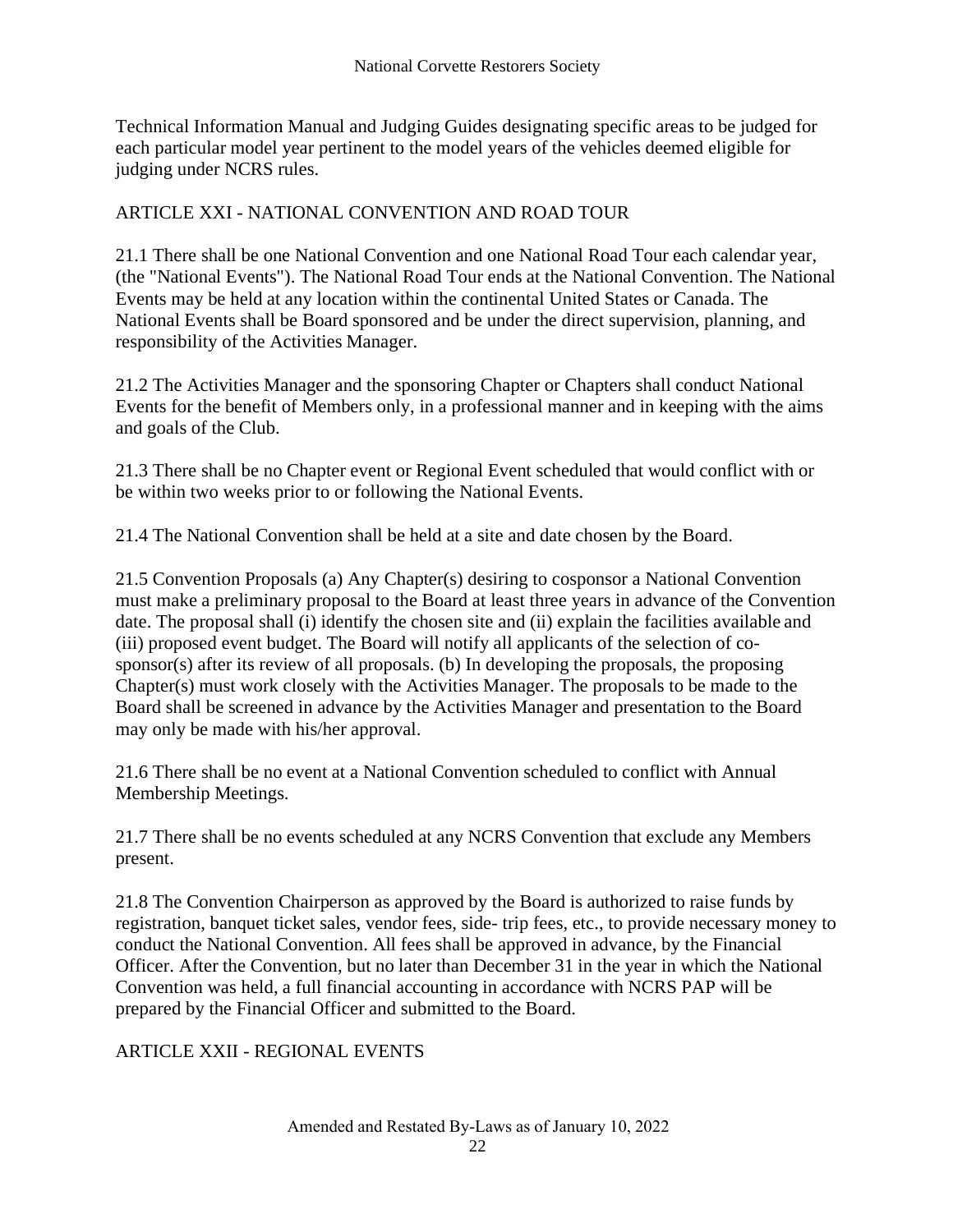22.1 The Board encourages a Chapter or group of Chapters to hold Regional Events at locations within the six general geographic areas of the United States. These general areas are: Northeastern, Southeastern, North Central, South Central, Northwest and Southwest United States.

22.2 Any Chapter or group of Chapters desiring to conduct a Regional Event shall present its plans, dates and details to the Activities Chairman, as requested, prior to the Board Meeting and in cases of conflict, the Board's decision shall prevail. The Board shall have the right to exercise guidance and, if necessary, control measures to assure that such Regional Events are conducted in strict compliance with these By-laws, the National Convention Guidelines with Regional Addendum, prevailing rules, and standards pertaining to judging and general Board policy.

22.3 The Board shall in no way participate in either the profit or the loss from any Regional Event but has the right to exercise guidance in overseeing the planning for each Regional Event so as to anticipate financial success.

22.4 There shall be no events scheduled at any Regional Event that exclude any Members present.

22.5 Team Leaders and the Advanced Judging School Instructor will not be required to pay registration fees for Regional Meets and National Convention effective Jan. 2010. (Advanced Judging School Instructor added January 2011).

22.6 Guest registration fee for NCRS Events is valid for non-NCRS members only. Registration form is to include the words "Guest (Non-NCRS members only)". NCRS members cannot be the guest of another NCRS member. NCRS members who wish to attend an NCRS event must register.

#### <span id="page-22-0"></span>ARTICLE XXIII - GENERAL

23.1 NCRS shall, with Board approval, maintain a General Liability Insurance Policy, Property Damage and General Casualty Insurance Policy and Directors/Officers Errors and Omissions Insurance Policy to protect the Club and its Officers, Managers, Board Members, and Members in event of any loss or injury arising out of any sanctioned NCRS activity held at National, Regional and Chapter level.

23.2 NCRS shall, with Board approval, maintain a Worker's Compensation insurance policy or contribution to a state fund, if applicable, to protect its employees.

23.3 NCRS shall indemnify its Officers, Managers, and Board Members for any damages arising from their duties performed for the Club when those persons perform their duties in good faith, in a lawful way and within the scope of authority.

<span id="page-22-1"></span>ARTICLE XXIV – BY-LAWS